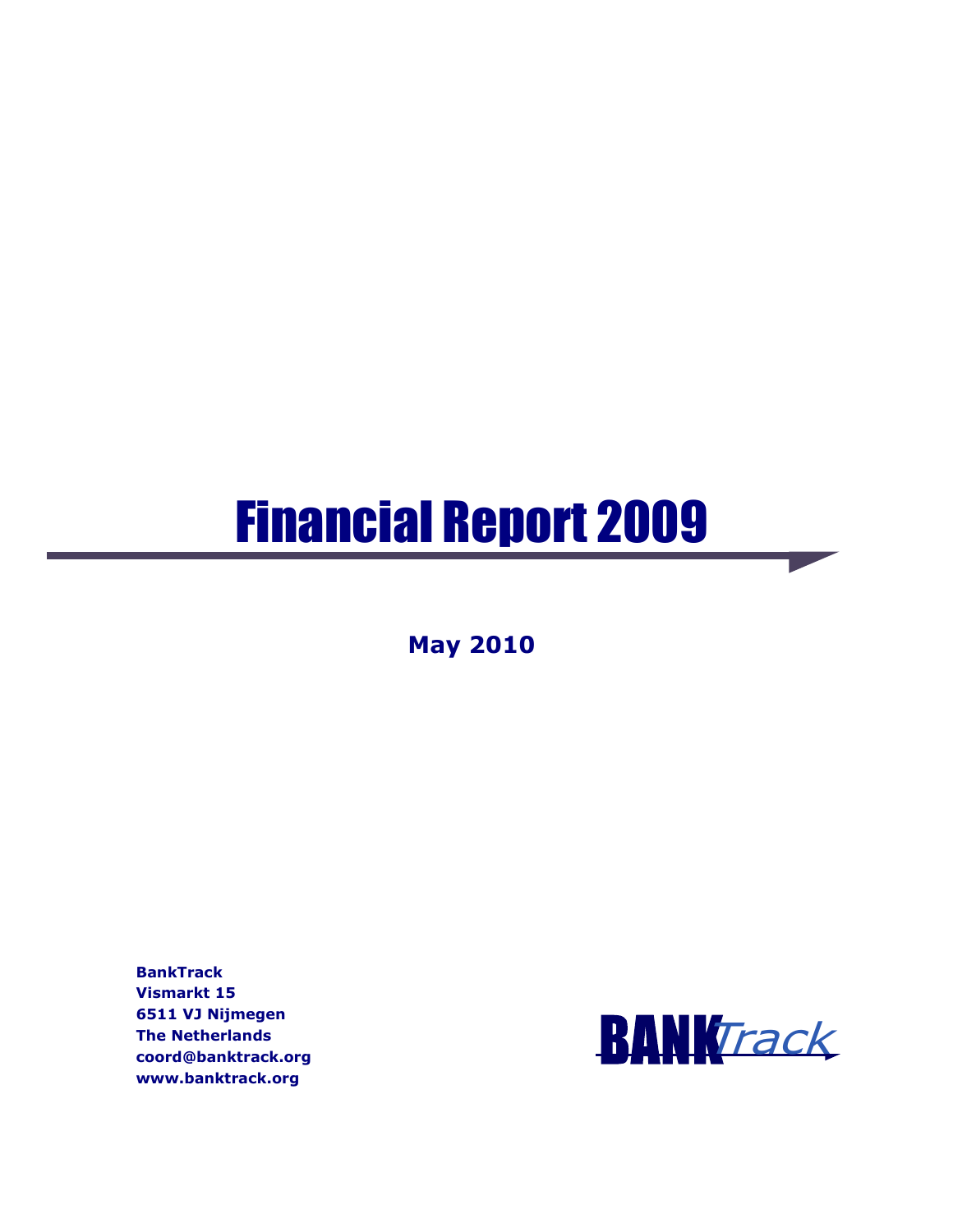## **Content**

| 1.             |                                                            |
|----------------|------------------------------------------------------------|
| 2.             |                                                            |
| 3.1            |                                                            |
| 3.2            |                                                            |
| 4.1            |                                                            |
| 4.2            |                                                            |
| 5.             |                                                            |
| 6.             |                                                            |
|                |                                                            |
|                |                                                            |
|                |                                                            |
|                | Dutch Ministry for the Environment (VROM) - SMOM program17 |
|                |                                                            |
|                |                                                            |
| Auditor report |                                                            |
| Annex 1        |                                                            |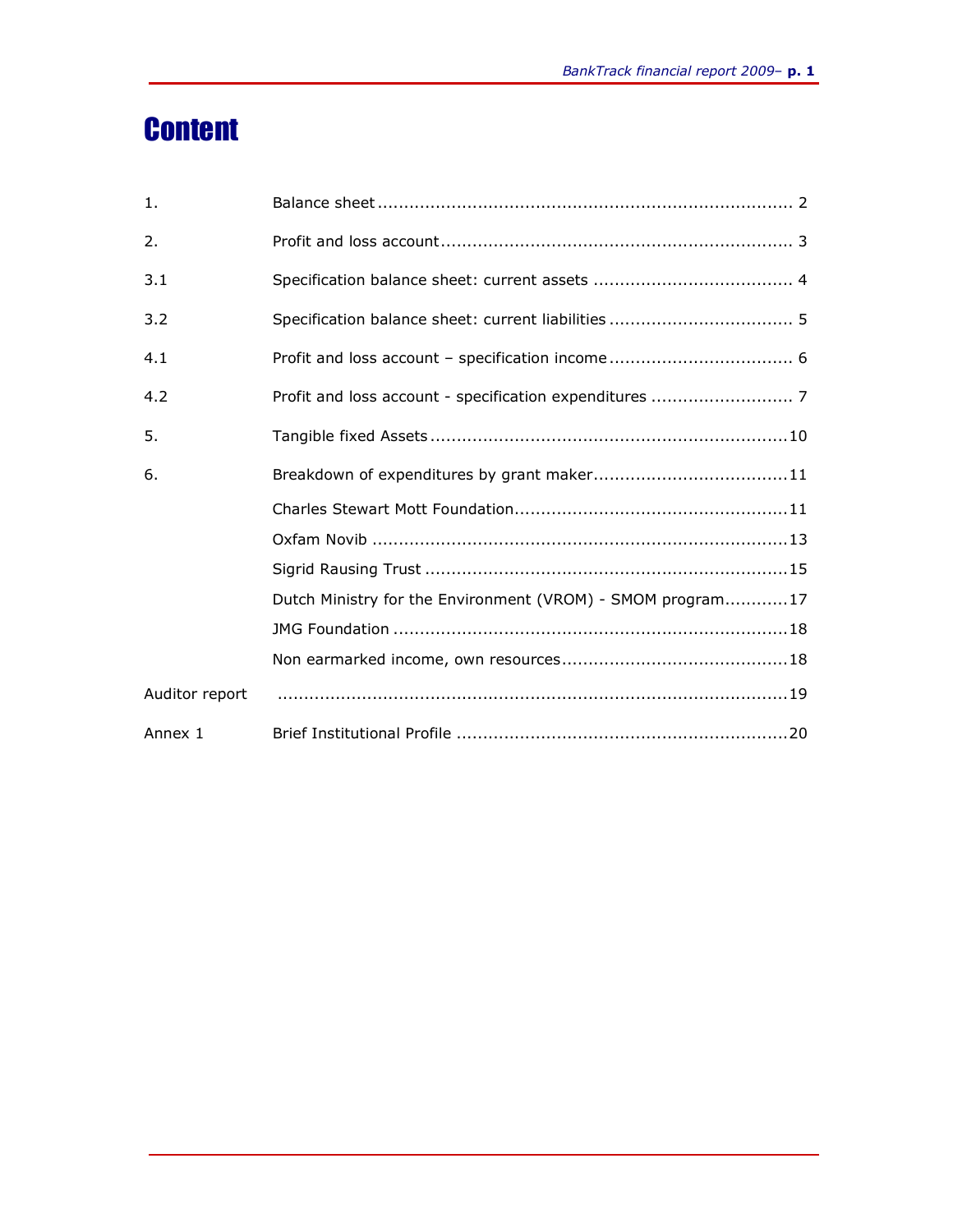### 1. Balance sheet

|                                        | <b>December 31, 2009</b> |         | <b>December 31, 2008</b> |         |
|----------------------------------------|--------------------------|---------|--------------------------|---------|
| <b>Current Assets</b>                  |                          |         |                          |         |
| <b>Tangible fixed assets</b>           |                          |         |                          |         |
| Furniture                              | 3.278<br>5.323           |         | 2.599<br>1.213           |         |
| Computers and software                 |                          |         |                          |         |
|                                        |                          | 8.601   |                          | 3.812   |
| <b>Claims</b>                          |                          |         |                          |         |
| Deposits                               | 2.300                    |         | 2.300                    |         |
| Paid in advance<br>Accounts receivable | 812<br>3.830             |         | 54<br>10.138             |         |
|                                        |                          |         |                          |         |
|                                        |                          | 6.942   |                          | 12.492  |
| <b>Cash at banks</b>                   |                          | 156.987 |                          | 123.802 |
|                                        |                          | 172.530 |                          | 140.105 |
|                                        |                          |         |                          |         |
|                                        | <b>December 31, 2009</b> |         | <b>December 31, 2008</b> |         |
| <b>Current Liabilities</b>             |                          |         |                          |         |
| <b>General reserve account</b>         |                          |         |                          |         |
| Reserve value at January 1             | 47.813                   |         | 20.211                   |         |
| Balance financial year                 | 16.957                   |         | 27.602                   |         |
|                                        |                          | 64.769  |                          | 47.813  |
| <b>Projects reserve account</b>        |                          |         |                          |         |
| Reservations unfinished projects       | 3.750                    |         | 4.000                    |         |
| Reservations long term income          | 73.979                   |         | 27.558                   |         |
|                                        |                          | 77.729  |                          | 31.558  |
| <b>Accounts payable</b>                |                          |         |                          |         |
| Received in advance                    |                          |         | 47.250                   |         |
| Salaries, taxes, social contributions  | 14.968                   |         | 9.607<br>3.878           |         |
| Remaining accounts payable             | 15.064                   |         |                          |         |
|                                        |                          | 30.031  |                          | 60.735  |
|                                        |                          | 172.530 |                          | 140.105 |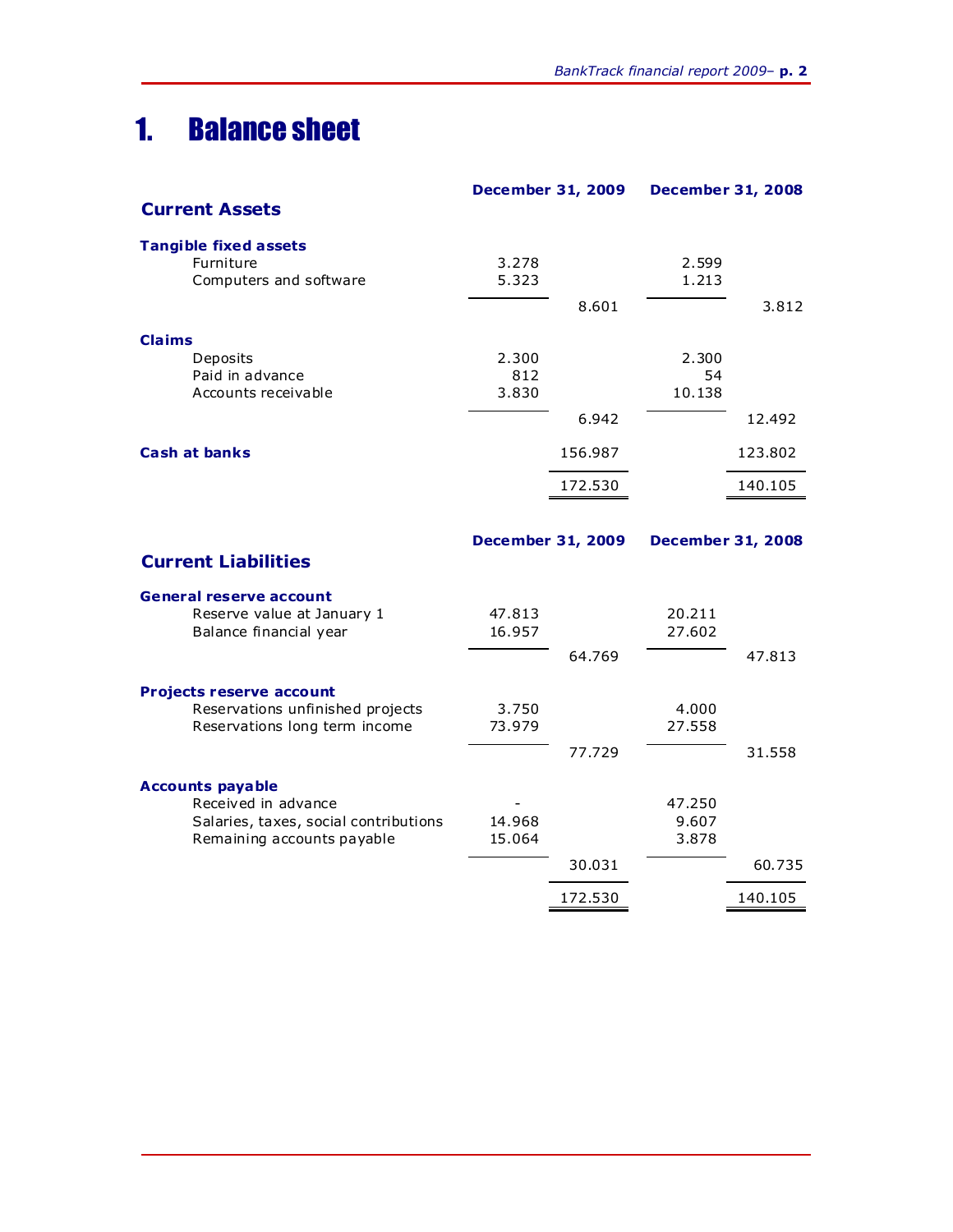## 2. Profit and loss account

|                                                 |                 | 2009    |                  | 2008    |
|-------------------------------------------------|-----------------|---------|------------------|---------|
| <b>Income</b>                                   |                 |         |                  |         |
| Grants                                          | 285.623         |         | 225.816          |         |
| Credit interest                                 | 4.724           |         | 3.947            |         |
| Other contributions<br>Donations                | 10.895<br>1.337 |         | 19.929<br>3.735  |         |
|                                                 |                 | 302.580 |                  | 253.427 |
|                                                 |                 |         |                  |         |
| Total income                                    |                 | 302.580 |                  | 253.427 |
|                                                 |                 |         |                  |         |
|                                                 |                 | 2009    |                  | 2008    |
| <b>Expenses</b>                                 |                 |         |                  |         |
| General                                         |                 |         |                  |         |
| Personnel costs                                 | 160.800         |         | 128.707          |         |
| Housing costs<br>Organisation costs             | 9.343<br>9.091  |         | 10.957<br>12.406 |         |
| Administration costs                            | 3.479           |         | 4.300            |         |
| Depreciations                                   | 3.214           |         | 1.367            |         |
| Network development                             | 12.346          |         | 19.860           |         |
|                                                 |                 | 198.273 |                  | 177.597 |
| <b>Project and Activity costs</b>               |                 |         |                  |         |
| Network and member support                      | 2.209           |         |                  |         |
| Bankmonitoring and engagement                   | 24.205          |         | 8.778            |         |
| Campaign and community support                  | 5.573           |         | 29.212           |         |
| Gender project                                  |                 |         | 2.765            |         |
|                                                 |                 | 31.987  |                  | 40.755  |
| <b>Focus programmes</b>                         |                 |         |                  |         |
| Banks, Climate and Energy                       | 14.385          |         | 4.332            |         |
| Nuclear Banks                                   | 6.834           |         |                  |         |
| <b>Banking Crisis</b><br>Banks and Human Rights | 764<br>3.380    |         | 3.141            |         |
| China Bank project                              | 30.000          |         |                  |         |
|                                                 |                 | 55.363  |                  | 7.473   |
| Total expenses                                  |                 | 285.623 |                  | 225.825 |
| <b>Result</b>                                   |                 | 16.957  |                  | 27.602  |
|                                                 |                 | 302.580 |                  | 253.427 |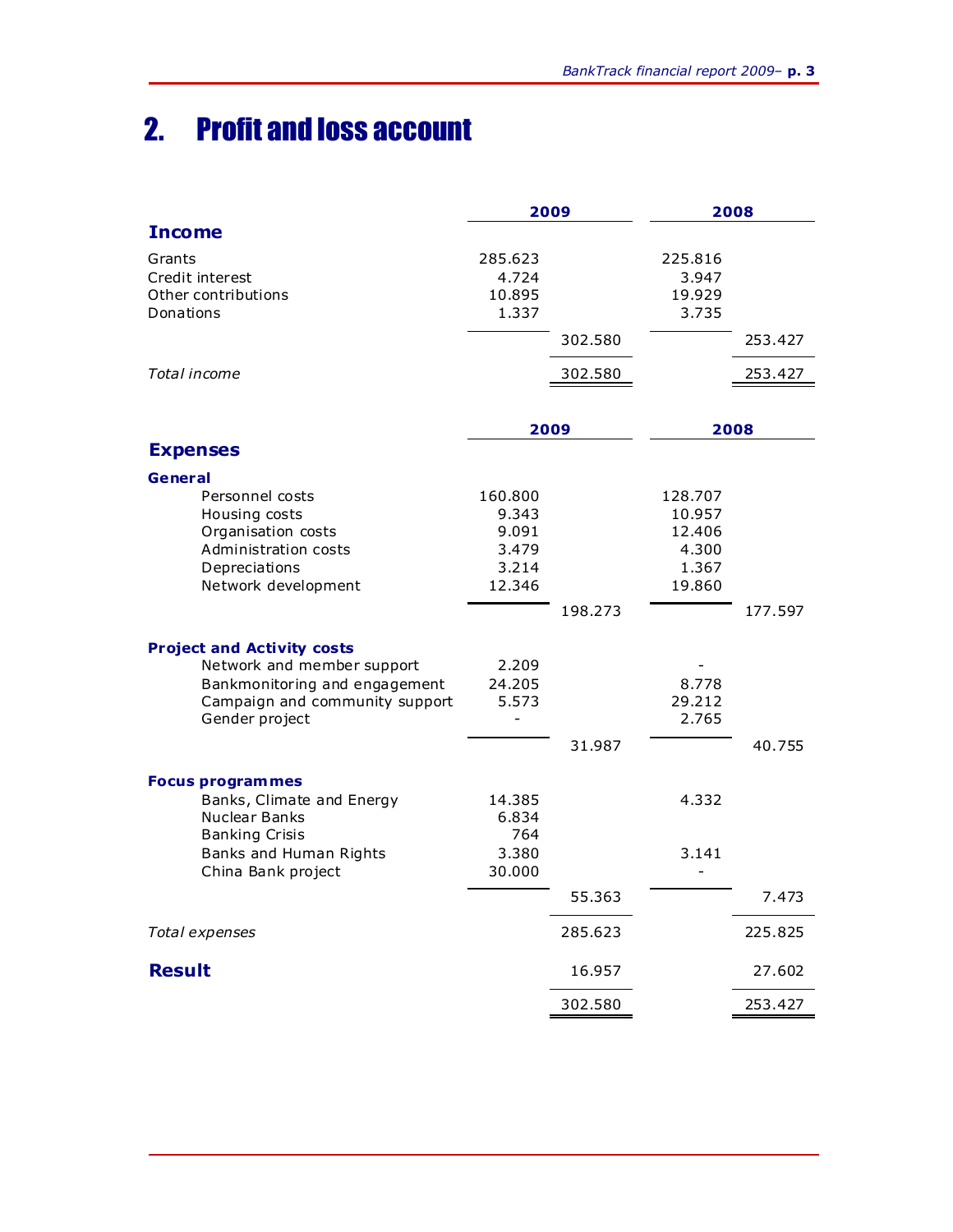### 3.1 Specification balance sheet: current assets

|                                           |         | <b>December 31, 2009</b> | <b>December 31, 2008</b> |         |
|-------------------------------------------|---------|--------------------------|--------------------------|---------|
| <b>Claims</b><br>Deposits<br>Deposit rent |         | 2.300                    |                          | 2.300   |
|                                           |         |                          |                          |         |
| Paid in advance                           |         |                          |                          |         |
| Telephone                                 | 55      |                          | 54                       |         |
| Insurances                                | 757     |                          |                          |         |
|                                           |         | 812                      |                          | 54      |
| <b>Accounts receivable</b>                |         |                          |                          |         |
| <b>VROM 2009</b>                          | 2.914   |                          |                          |         |
| Network contributions                     | 750     |                          | 3.500                    |         |
| Donation Ecsplicite                       |         |                          | 3.735                    |         |
| <b>VROM 2007</b><br>Remaining             | 165     |                          | 2.403<br>500             |         |
|                                           |         |                          |                          |         |
|                                           |         | 3.830                    |                          | 10.138  |
| <b>Cash at banks</b>                      |         |                          |                          |         |
| SNS-bank                                  | 219     |                          | 7.537                    |         |
| Triodos bank                              | 1.768   |                          | 500                      |         |
| Triodos savings account                   | 25.000  |                          |                          |         |
| ASN-savings account                       | 130.000 |                          | 70,000<br>45.776         |         |
| ASN-savings account<br>Creditcard         |         |                          | $12 -$                   |         |
|                                           |         |                          |                          |         |
|                                           |         | 156.987                  |                          | 123.802 |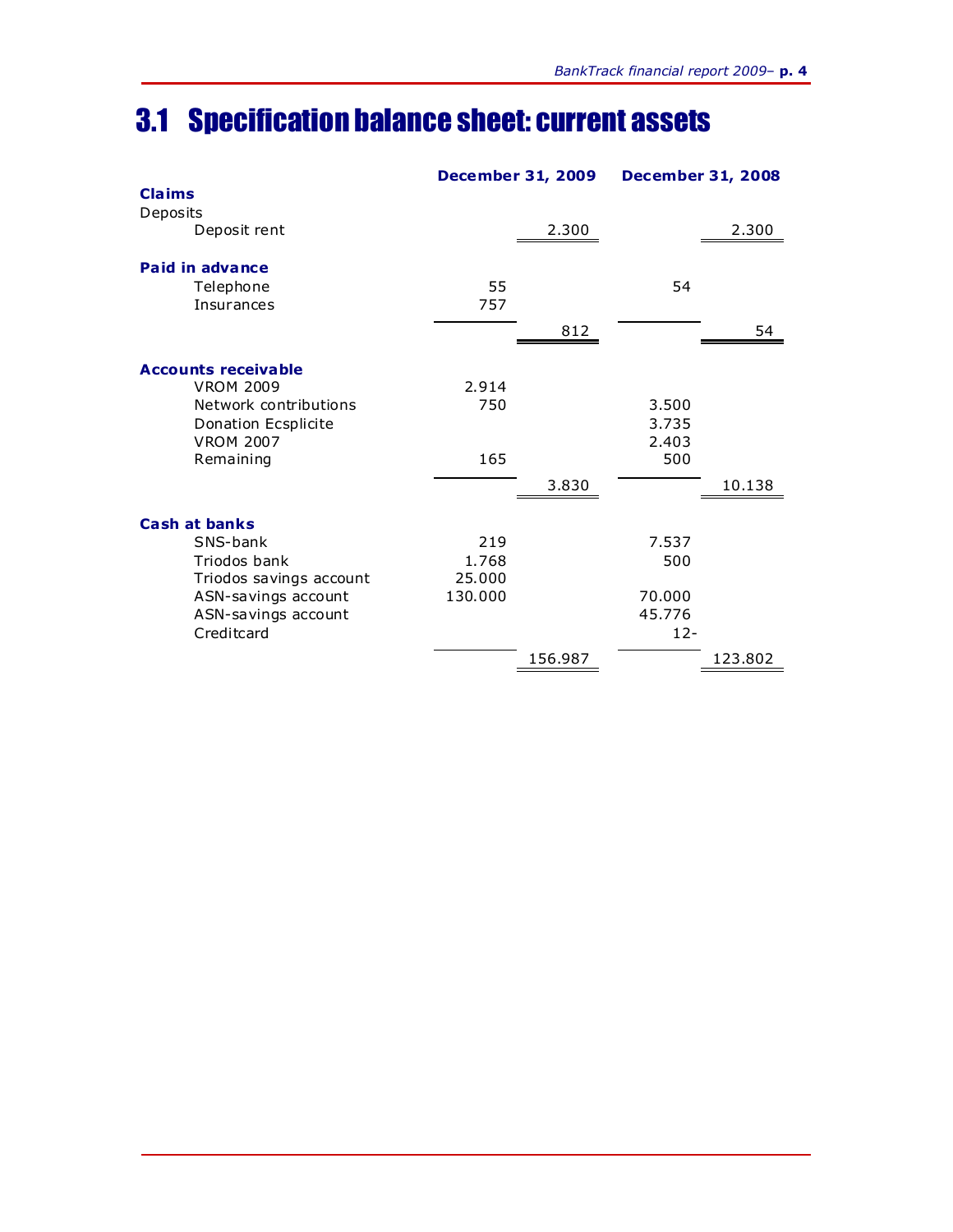## 3.2 Specification balance sheet: current liabilities

|                                                 | <b>December 31, 2009</b> |        | <b>December 31, 2008</b> |        |
|-------------------------------------------------|--------------------------|--------|--------------------------|--------|
| <b>Reservations long term income</b>            |                          |        |                          |        |
| CS Mott foundation                              | 33.391                   |        | 21,436                   |        |
| Sigrid Rausing Trust                            | 4.684                    |        | 6.123                    |        |
| Oxfam-Novib                                     | 33.228                   |        |                          |        |
| Oxfam-Novib climate grant                       | 2.676                    |        |                          |        |
|                                                 |                          | 73.979 |                          | 27.558 |
|                                                 |                          |        |                          |        |
| <b>Reservations ongoing projects</b>            |                          |        |                          |        |
| Auditor (est.)                                  | 3.000<br>750             |        | 3.000<br>1.000           |        |
| Co2 compensation (est.)                         |                          |        |                          |        |
|                                                 |                          | 3.750  |                          | 4.000  |
| <b>Received in advance</b>                      |                          |        |                          |        |
| <b>JMG</b> foundation                           |                          |        | 47.000                   |        |
| Remaining                                       |                          |        | 250                      |        |
|                                                 |                          |        |                          | 47.250 |
|                                                 |                          |        |                          |        |
| <b>Salaries, taxes and social contributions</b> |                          |        |                          |        |
| Reservation holiday supplement                  | 6.799                    |        | 3.034                    |        |
| Pension                                         |                          |        | 1.716                    |        |
| Pay-as-you-earn-income-tax                      | 8.169                    |        | 4.857                    |        |
|                                                 |                          | 14.968 |                          | 9.607  |
|                                                 |                          |        |                          |        |
| <b>Remaining accounts payable</b>               |                          |        |                          |        |
| Greenpeace international                        | 2.500                    |        | 3.000                    |        |
| Profundo                                        | 2.499                    |        |                          |        |
| Research Climate paper                          | 1.436                    |        |                          |        |
| Ulu foundation climate grant                    | 3.200                    |        |                          |        |
| CRBM climate grant                              | 3.624                    |        |                          |        |
| hotel costs vedanta meeting                     | 854                      |        |                          |        |
| Easymind Webdesign                              |                          |        | 518                      |        |
| Remaining accounts payable                      | 951                      |        | 360                      |        |
|                                                 |                          | 15.064 |                          | 3.878  |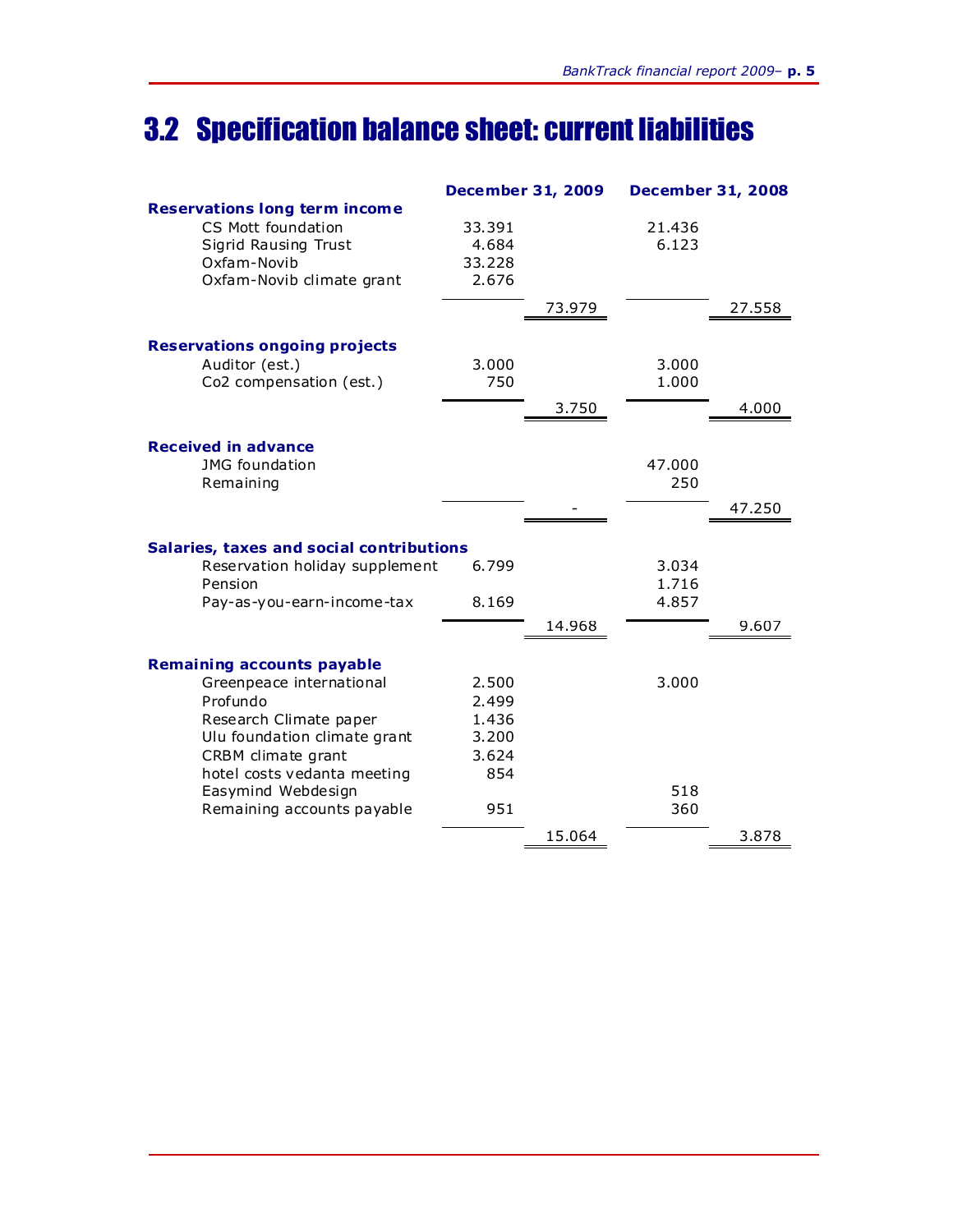### 4.1 Profit and loss account – specification income

| <b>Income</b>                             | 2009   |         | 2008    |         |
|-------------------------------------------|--------|---------|---------|---------|
| Grants                                    |        |         |         |         |
| CS Mott Foundation ('07-'09)              | 21.436 |         | 36.404  |         |
| CS Mott Foundation ('09-'10)              | 39.214 |         |         |         |
| Sigrid Rausing Trust ('08-'09)            | 6.123  |         | 54.999  |         |
| Sigrid Rausing Trust ('09-'10)            | 39.974 |         |         |         |
| Sigrid Rausing Trust (support CfJ Malawi) |        |         | 18.979  |         |
| Oxfam Novib ('06-'08)                     |        |         | 115.434 |         |
| Oxfam Novib ('09-'11)                     | 66.772 |         |         |         |
| Oxfam Novib (Climate grant)               | 6.824  |         |         |         |
| VROM (Dutch ministry for environment)     | 58.282 |         |         |         |
| <b>JMG Foundation</b>                     | 47.000 |         |         |         |
|                                           |        | 285.623 |         | 225.816 |
| <b>Other contributions</b>                |        |         |         |         |
| Membership fees                           | 10.160 |         | 11.011  |         |
| Lectures and presentations                | 351    |         |         |         |
| Sales                                     | 150    |         | 656     |         |
| Special assets                            | 233    |         | 8.263   |         |
|                                           |        | 10.895  |         | 19.929  |
| <b>Donations</b>                          |        |         |         |         |
| Private and institutional contributions   | 1.337  |         | 3.735   |         |
|                                           |        |         |         |         |
|                                           |        | 1.337   |         | 3.735   |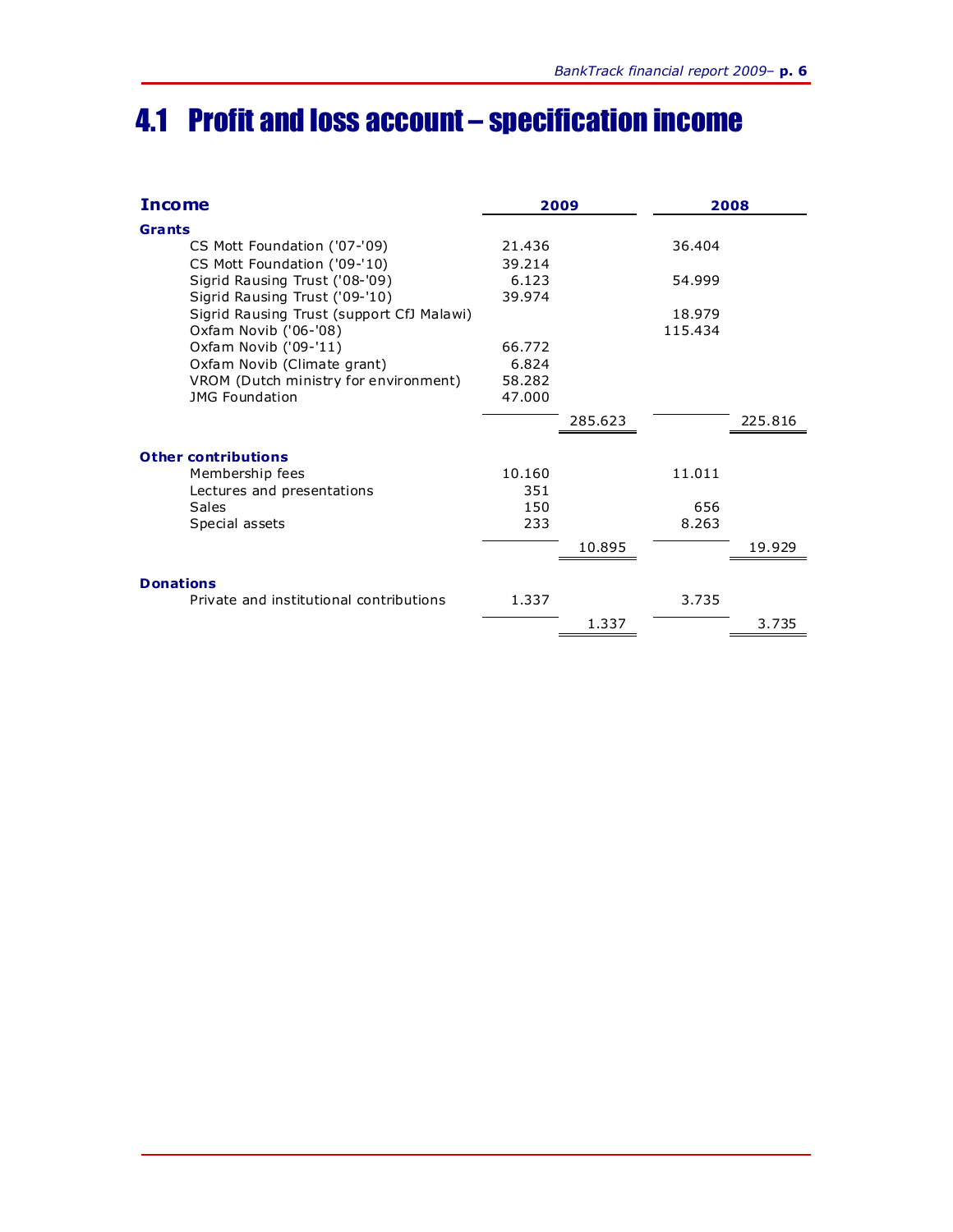### 4.2 Profit and loss account - specification expenditures

| <b>Expenses</b>                            | 2009    |         | 2008      |         |
|--------------------------------------------|---------|---------|-----------|---------|
| <b>Personnel expenses</b>                  |         |         |           |         |
| Gross salaries                             | 126.736 |         | 101.583   |         |
| Social contributions                       | 17.434  |         | 15.638    |         |
| Pension contributions                      | 7.050   |         | 4.372     |         |
| Reservation holiday money                  | 3.765   |         | $1.322 -$ |         |
| Travelling expenses residence/work traffic | 2.332   |         | 4.612     |         |
| Premiums health insurance act              | 2.786   |         | 1.696     |         |
| Volunteers expenses                        | 25      |         | 1.048     |         |
| Training and education                     | 542     |         |           |         |
| Various personnel costs                    | 130     |         | 1.386     |         |
| Remittence Health insurance act            |         |         | $306 -$   |         |
|                                            |         | 160.800 |           | 128.707 |
|                                            |         |         |           |         |
| <b>Housing costs</b>                       |         |         |           |         |
| Rent                                       | 8.328   |         | 9.686     |         |
| Various housing costs                      | 935     |         | 1.190     |         |
| Insurances inventory                       | 81      |         | 81        |         |
|                                            |         | 9.343   |           | 10.957  |
| <b>Organisation costs</b>                  |         |         |           |         |
| Telephone and fax                          | 1.030   |         | 1.128     |         |
| Internet                                   | 881     |         | 776       |         |
| Postage                                    | 248     |         | 1.451     |         |
| Office equipment                           | 601     |         | 573       |         |
| Computer equipment                         | 363     |         | 233       |         |
| Computer maintenance and installation      | 375     |         | 385       |         |
| Software                                   | 455     |         | 744       |         |
| Printing and copying                       | 848     |         | 376       |         |
| <b>Translation costs</b>                   | 535     |         |           |         |
| Documentation                              | 470     |         | 319       |         |
| Travel costs secretariat                   | 1.100   |         | 5.370     |         |
| Climate compensation fund                  | 750     |         |           |         |
| Housekeeping expenses                      | 175     |         | 657       |         |
| Representation costs                       | 1.259   |         | 394       |         |
|                                            |         | 9.091   |           | 12.406  |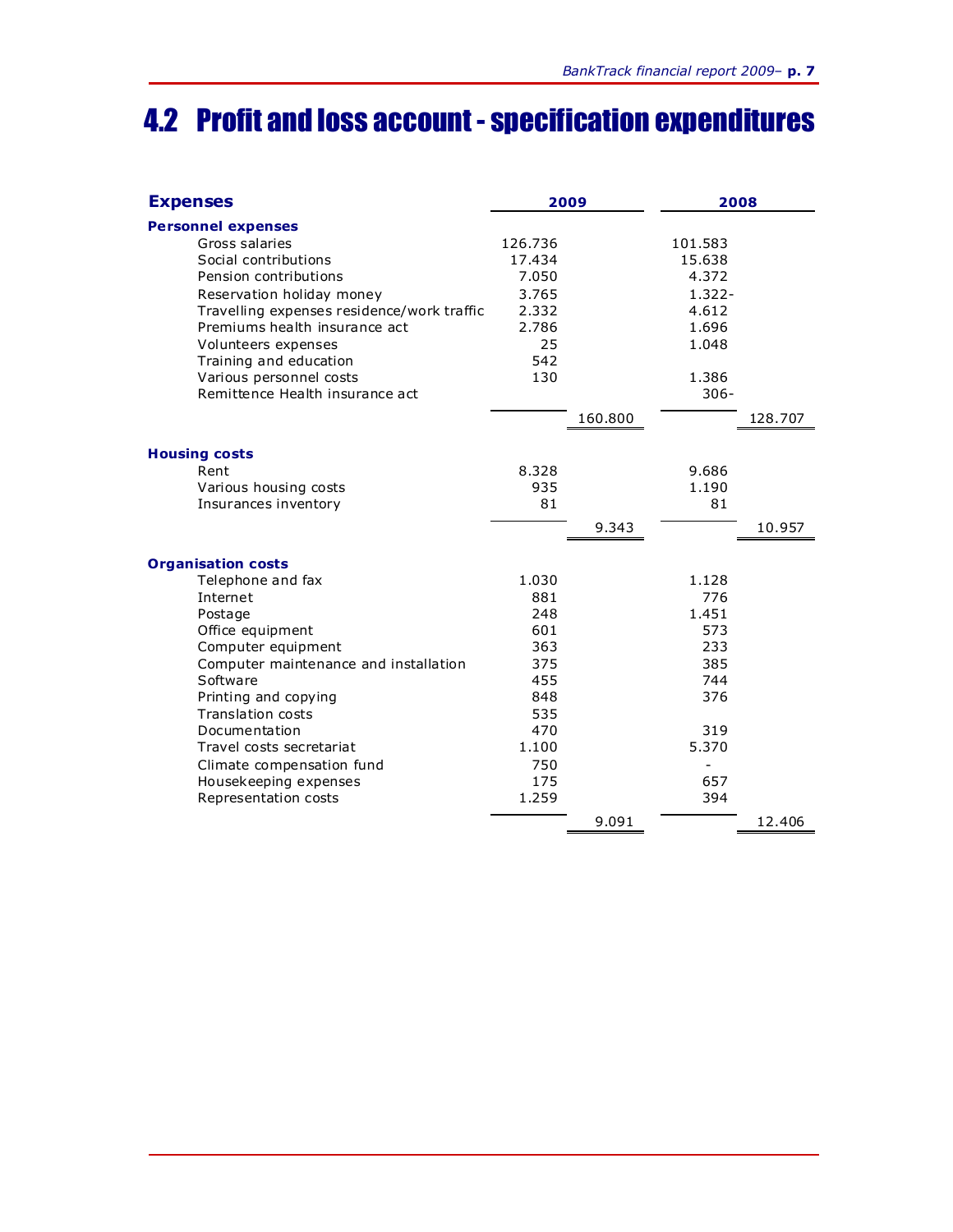## Profit and loss account - specification expenditures (continued)

| <b>Expenses</b>                                                                                                                                                 |                                  | 2009   |                                  | 2008   |  |
|-----------------------------------------------------------------------------------------------------------------------------------------------------------------|----------------------------------|--------|----------------------------------|--------|--|
| <b>Administration costs</b><br>Bookkeeping and salary administration<br>Auditor<br>Chamber of commerce<br>Liability insurance<br>Banking costs                  | 540<br>2.356<br>26<br>113<br>444 | 3.479  | 724<br>3.224<br>27<br>113<br>212 | 4.300  |  |
| <b>Network development</b><br>Website development and support<br>Training and outreach<br>Spring University meeting<br>Strategy meetings                        | 8.462<br>3.884                   | 12.346 | 6.984<br>446<br>4.898<br>7.532   | 19.860 |  |
| <b>Network and member support</b><br>Travel member groups                                                                                                       | 2.209                            | 2.209  |                                  |        |  |
| <b>Bank monitoring and engagement</b><br>Travel bank meetings<br>Consultants research<br>Production publications                                                | 2.547<br>21.658                  | 24.205 | 7.293<br>1.485                   | 8.778  |  |
| <b>Campaign and community support</b><br>Fact finding missions<br>Campaign support / local partner support<br>South fund<br>Support Citizens for Justice Malawi | 2.407<br>3.166                   | 5.573  | 3.923<br>6.301<br>18.988         | 29.212 |  |
| <b>Gender project</b><br>Gender Meeting washington                                                                                                              |                                  |        | 2.765                            | 2.765  |  |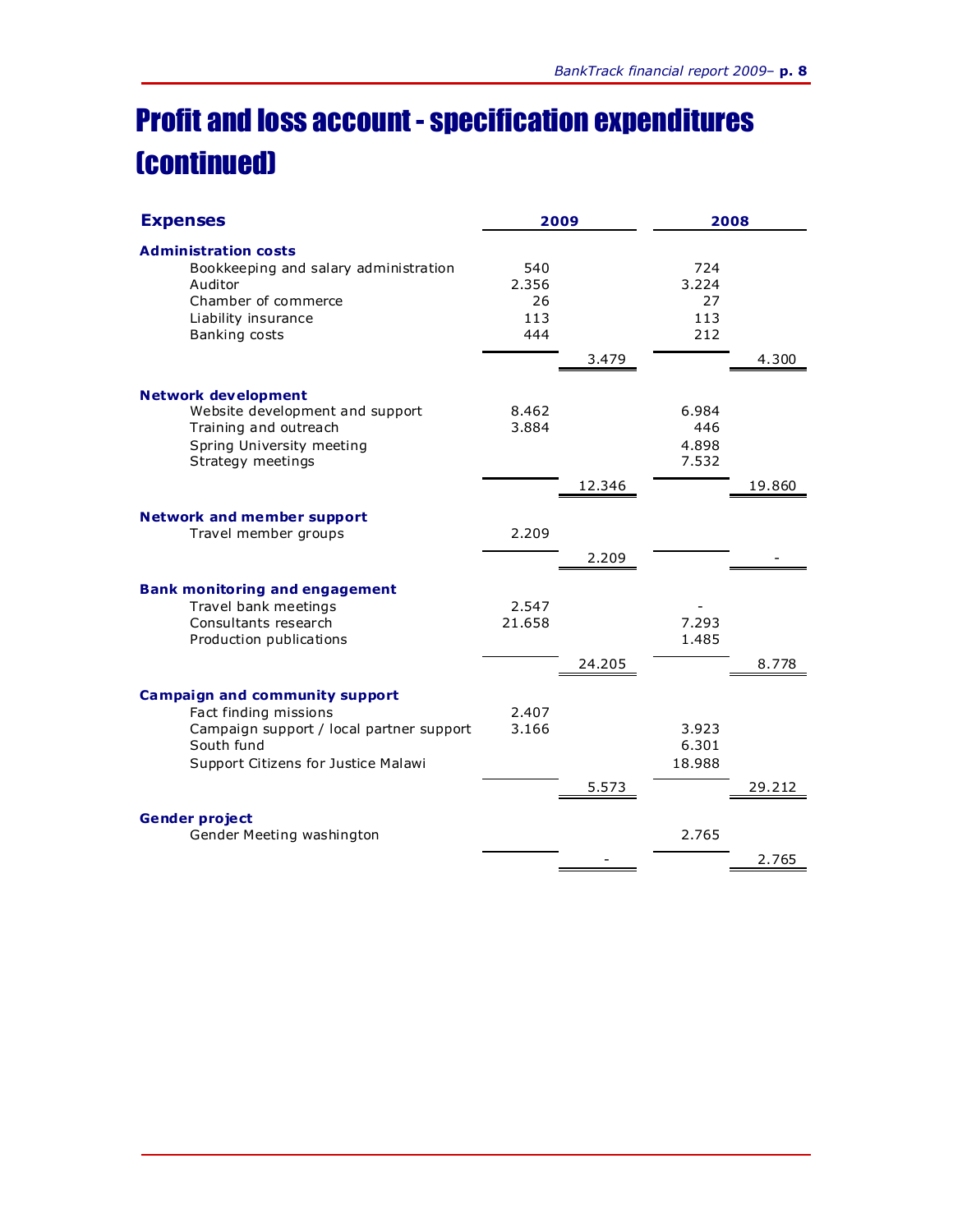## Profit and loss account - specification expenditures (continued)

| <b>Expenses</b>                                                                                                             | 2009                    |        |                | 2008  |  |
|-----------------------------------------------------------------------------------------------------------------------------|-------------------------|--------|----------------|-------|--|
| <b>Banks, Climate and Energy</b><br>Climate research and publications<br>Meetings and travel costs<br>Copenhagen activities | 3.436<br>4.125<br>6.824 | 14.385 | 2.205<br>2.127 | 4.332 |  |
| <b>Nuclear Banks</b><br>Nuclear banks research and publications<br>Meetings and travel costs                                | 6.373<br>462            | 6.834  |                |       |  |
| <b>Banking Crisis</b><br>Banking crisis research and publications<br>Meetings and travel costs                              | 200<br>564              | 764    |                |       |  |
| <b>Banks and Human Rights</b><br>Human rights research and publications<br>Meetings and travel costs                        | 2.000<br>1.380          | 3.380  | 3.141          | 3.141 |  |
| <b>China Bank Project</b><br>Coordination by FoE-US                                                                         | 30,000                  | 30,000 |                |       |  |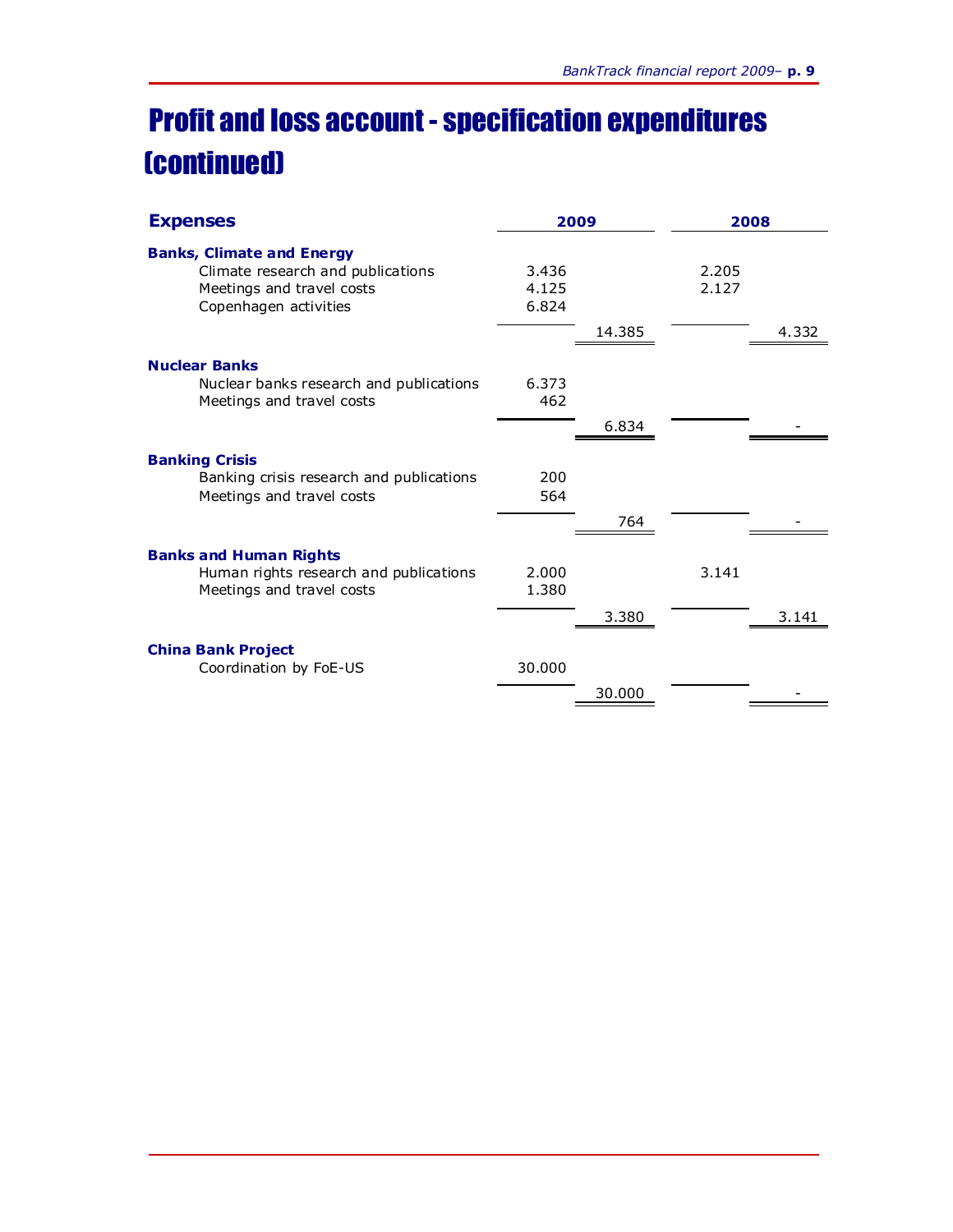## 5. Tangible fixed Assets

|                                |             |          | Lifecycle | Depreciation | Value    |       | Acquisation Depreciation | Value      |
|--------------------------------|-------------|----------|-----------|--------------|----------|-------|--------------------------|------------|
| <b>Inventory</b>               | Acquisition | date     | (months)  | till 2009    | 1/1/2009 | 2009  | 2009                     | 31/12/2009 |
| Tables, cupboards              | 1.218       | $dec-04$ | 36        | 1.218        |          |       |                          |            |
| Chairs                         | 512         | $jan-05$ | 36        | 512          |          |       |                          | removed    |
| Furniture                      | 480         | $mrt-06$ | 36        | 440          | 40       |       | 40                       |            |
| Tables, floor covering, fridge | 1.292       | mei-08   | 36        | 251          | 1.040    |       | 431                      | 610        |
| Chairs                         | 1.656       | sep-08   | 36        | 138          | 1.518    |       | 552                      | 966        |
| Chairs                         | 1.857       | okt-09   | 36        |              |          | 1.857 | 155                      | 1.702      |
|                                | 7.014       |          |           | 2.558        | 2.599    | 1.857 | 1.177                    | 3.278      |
| <b>Disinvestments</b>          | $512 -$     |          |           | $512 -$      |          |       |                          |            |
|                                | 6.503       |          |           | 2.047        | 2.599    |       | 1.177                    | 3.278      |
| <b>Computers</b>               |             |          |           |              |          |       |                          |            |
| Computers, laptop, printer     | 4.839       | $dec-04$ | 36        | 4.839        |          |       |                          | removed    |
| Software                       | 2.083       | $jan-05$ | 36        | 2.083        |          |       |                          |            |
| Printer                        | 296         | $aug-05$ | 36        | 296          |          |       |                          |            |
| Computer                       | 879         | $apr-06$ | 36        | 781          | 98       |       | 98                       | removed    |
| Fotocamera                     | 315         | $sep-06$ | 36        | 236          | 79       |       | 79                       |            |
| 2 computer screens             | 419         | mei-08   | 36        | 82           | 338      |       | 140                      | 198        |
| Computer                       | 400         | mei-08   | 36        | 78           | 322      |       | 322                      | removed    |
| Mini laptop                    | 399         | $nov-08$ | 36        | 22           | 377      |       | 133                      | 244        |
| 4 computers                    | 2.150       | $mrt-09$ | 36        |              |          | 2.150 | 538                      | 1.613      |
| Filmcamera                     | 3.278       | $apr-09$ | 36        |              |          | 3.278 | 728                      | 2.549      |
| Laptop                         | 719         | $dec-09$ |           |              |          | 719   |                          | 719        |
|                                | 15.775      |          |           | 8.416        | 1.213    | 6.147 | 2.037                    | 5.323      |
| <b>Disinvestments</b>          | $6.117 -$   |          |           | $6.117 -$    |          |       |                          |            |
|                                | 9.659       |          |           | 2.299        | 1.213    |       | 2.037                    | 5.323      |
|                                |             |          |           |              |          | total | 3.214                    | 8.601      |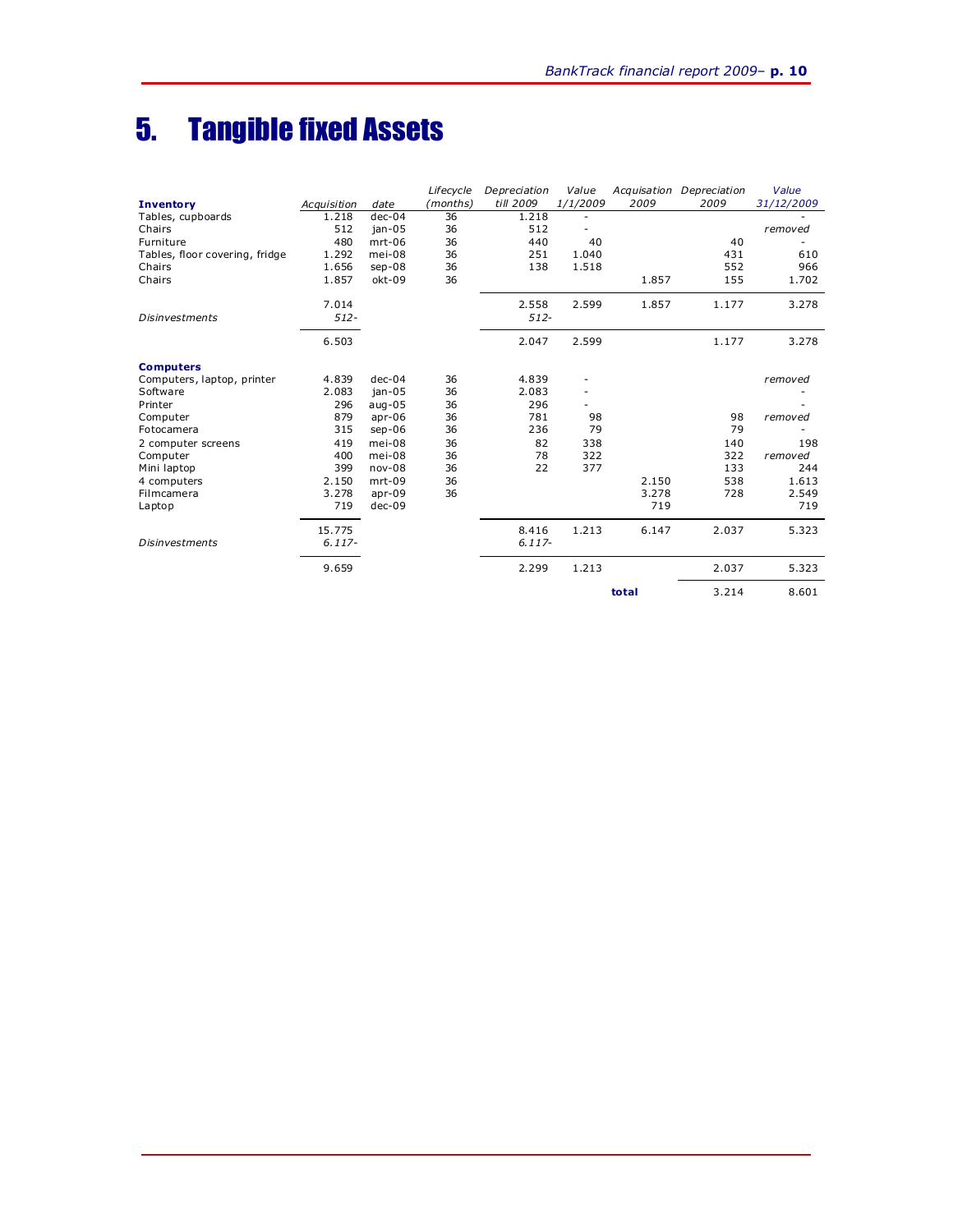### 6. Breakdown of expenditures by grant maker

In 2009, BankTrack received financial support from five different funders for both core operating costs as well as earmarked projects. The following pages provide a breakdown of expenditures as covered by specific grants of our funders.

#### **Charles Stewart Mott Foundation**

The CS Mott Foundation extended the time period of its 2007-2008 general purpose grant with three months until March  $31<sup>st</sup>$  2009. In addition, CS Mott Foundation provided a follow up general purpose grant for the period from April  $1<sup>st</sup>$  2009 until December  $31<sup>st</sup>$ 2010.

At the end of FY 2009 there remained a positive balance of euro 33.391. This sum is included in the year budget for 2010.

| Contract period<br>Budget, according to the contract | January 1, 2007 till March 31st, 2009<br>$$150.000,-$ |               |
|------------------------------------------------------|-------------------------------------------------------|---------------|
|                                                      | <b>Result</b>                                         | <b>Budget</b> |
| <b>Income</b>                                        |                                                       |               |
| Reserves Mott 2008                                   | 21.436                                                | 20.966        |
|                                                      | 21.436                                                | 20.966        |
|                                                      |                                                       |               |
| <b>Costs</b>                                         |                                                       |               |
| <b>Personnel costs</b>                               | 21.436                                                | 20.966        |
|                                                      | 21.436                                                | 20.966        |
| <b>Balance 31/03/2009</b>                            |                                                       |               |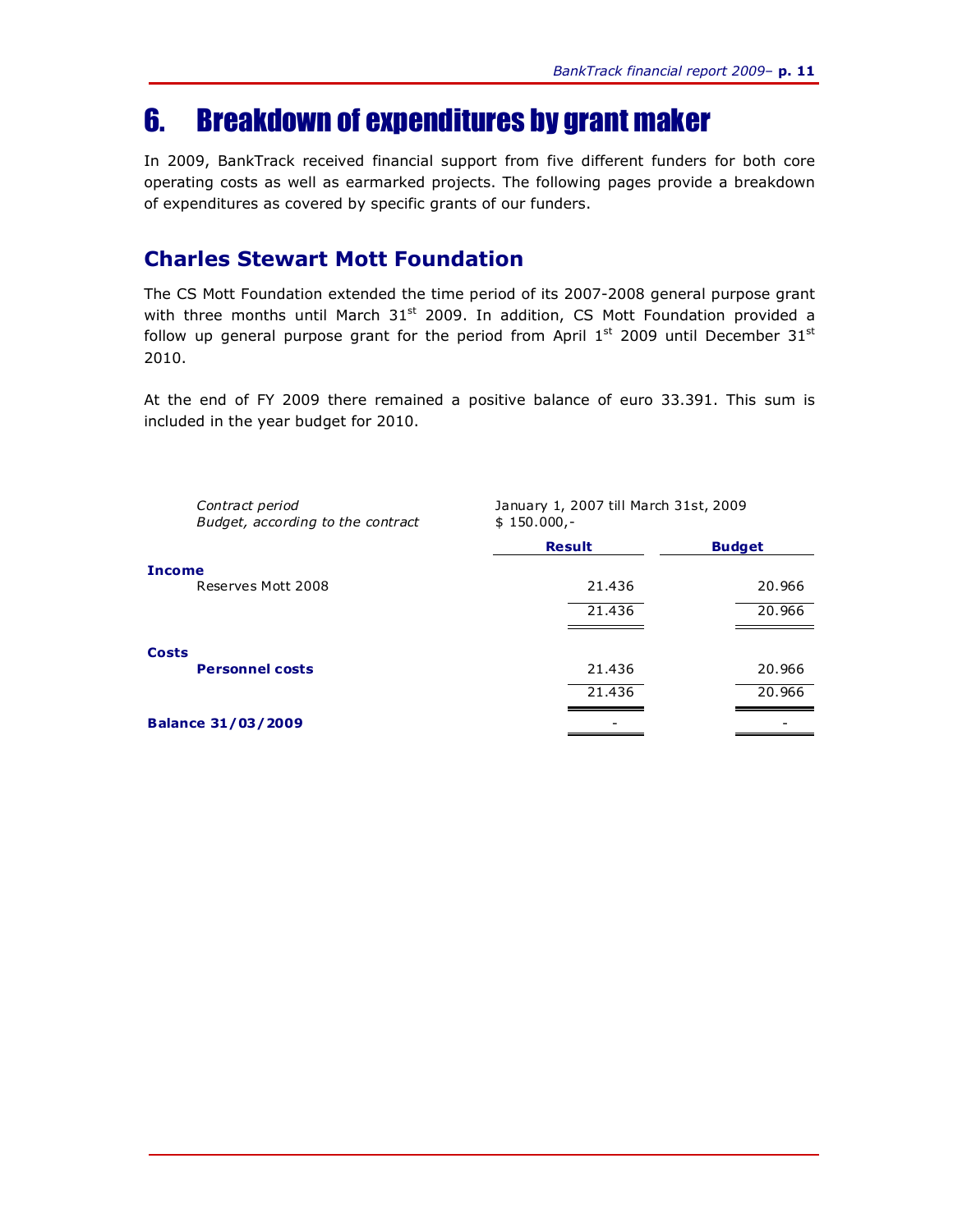|              | Contract period<br>April 1, 2009 till December 31st, 2010<br>Budget, according to the contract<br>$$200.000,-$ |               |        |               |        |
|--------------|----------------------------------------------------------------------------------------------------------------|---------------|--------|---------------|--------|
|              |                                                                                                                | <b>Result</b> |        | <b>Budget</b> |        |
| Income       | CS Mott Foundation                                                                                             |               | 72.605 |               | 72.805 |
|              |                                                                                                                |               | 72.605 |               | 72.805 |
|              |                                                                                                                |               |        |               |        |
| <b>Costs</b> |                                                                                                                |               |        |               |        |
|              | <b>Personnel costs</b><br>Personnel costs                                                                      | 25.997        |        |               |        |
|              |                                                                                                                |               | 25.997 |               | 30.994 |
|              | <b>Organisation costs</b>                                                                                      |               |        |               |        |
|              | Overheads                                                                                                      | 1.252         |        |               |        |
|              | Travel costs staff                                                                                             | 402           |        |               |        |
|              |                                                                                                                |               | 1.654  |               | 10.607 |
|              | <b>Network development</b>                                                                                     |               |        |               |        |
|              | Website                                                                                                        | 7.703         |        |               |        |
|              |                                                                                                                |               | 7.703  |               | 4.046  |
|              | <b>Network and member support</b>                                                                              |               |        |               | 8.000  |
|              | <b>Bank monitoring and engagement</b><br>Travel bank meetings                                                  | 2.424         |        |               |        |
|              |                                                                                                                |               | 2.424  |               | 2.000  |
|              | <b>Campaign and community support</b>                                                                          |               |        |               | 3.000  |
|              | <b>Banks, Climate and Energy</b><br>Research and publications                                                  | 1.436         |        |               |        |
|              |                                                                                                                |               | 1.436  |               | 4.000  |
|              | <b>Nuclear banks</b>                                                                                           |               |        |               | 3.000  |
|              | <b>Banking crisis</b>                                                                                          |               |        |               | 2.245  |
|              | <b>Banks and Human rights</b>                                                                                  |               |        |               | 2.790  |
|              | <b>Unforeseen (risk on currencies)</b>                                                                         |               |        |               | 2.123  |
|              |                                                                                                                |               | 39.214 |               | 72.805 |
|              | <b>Balance 31/12/2008</b>                                                                                      |               | 33.391 |               |        |
|              |                                                                                                                |               |        |               |        |
|              | <b>Reservations</b><br>CS Mott Foundation 2010                                                                 |               | 33.391 |               |        |
|              |                                                                                                                |               | 33.391 |               |        |
|              |                                                                                                                |               |        |               |        |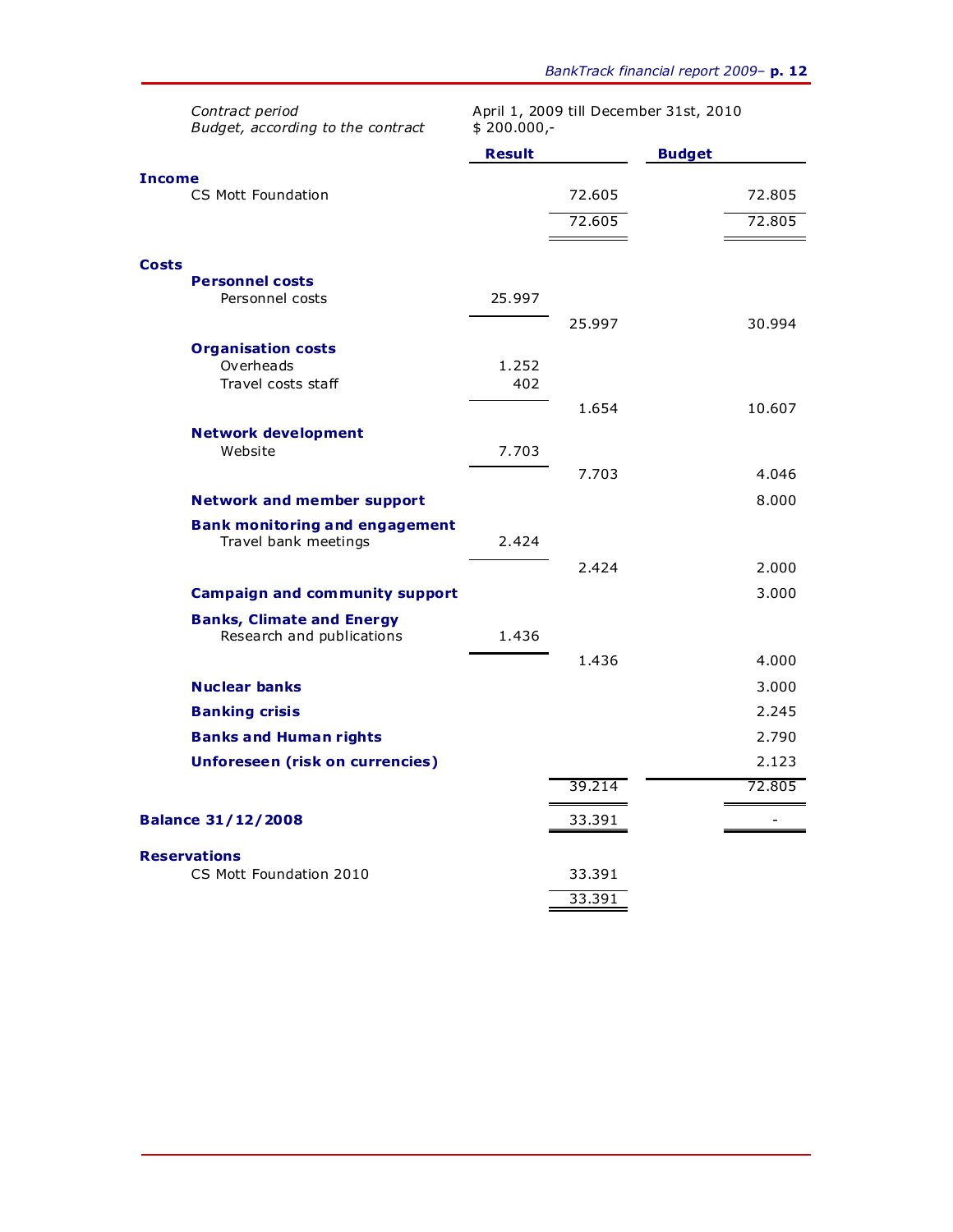### **Oxfam Novib**

Oxfam Novib provided a three year general purpose grant for the period January 1st 2009 until December 31<sup>st</sup> 2011. At end of FY 2009 remained a positive balance of euro 33.228. This sum is included in the year budget for 2010.

In addition to the general purpose grant, Oxfam Novib also provided a project grant to cover mobilisation costs for the Climate Summit in Copenhagen in December 2009. Part of this grant is used to cover costs incurred in January 2010, within the project period.

| Contract period<br>Budget, according to the contract | January 1, 2009 till December 31th, 2011<br>€<br>365.000,00 |         |               |         |  |
|------------------------------------------------------|-------------------------------------------------------------|---------|---------------|---------|--|
|                                                      | <b>Result</b>                                               |         | <b>Budget</b> |         |  |
| <b>Income</b>                                        |                                                             |         |               |         |  |
| Oxfam Novib 2009                                     | 100.000                                                     |         | 100.000       |         |  |
|                                                      |                                                             | 100.000 |               | 100.000 |  |
| <b>Costs</b>                                         |                                                             |         |               |         |  |
| <b>Personnel costs</b>                               |                                                             |         |               |         |  |
| Personnel costs                                      | 44.988                                                      |         | 56.154        |         |  |
| Staff trainings                                      | 542                                                         |         | 2.000         |         |  |
|                                                      |                                                             | 45.530  |               | 58.154  |  |
| <b>Organisation costs</b>                            |                                                             |         |               |         |  |
| Overheads                                            | 10.000                                                      |         | 10.843        |         |  |
| Travel costs staff                                   | 698                                                         |         | 8.000         |         |  |
| Carbon offset                                        | 750                                                         |         | 2.000         |         |  |
| <b>Translation costs</b>                             | 535                                                         |         | 2.000         |         |  |
|                                                      |                                                             | 11.983  |               | 22.843  |  |
| <b>Network development</b>                           |                                                             |         |               |         |  |
| Training and outreach                                | 3.884                                                       |         | 4.000         |         |  |
|                                                      |                                                             | 3.884   |               | 4.000   |  |
| <b>Network and member support</b>                    |                                                             |         |               |         |  |
| Travel member groups                                 | 2.209                                                       |         | 3.000         |         |  |
|                                                      |                                                             | 2.209   |               | 3.000   |  |
| <b>Campaign and community support</b>                |                                                             |         |               |         |  |
| Local partner support                                | 3.166                                                       |         |               | 6.000   |  |
| Fact finding missions                                |                                                             |         |               | 4.000   |  |
|                                                      |                                                             | 3.166   |               |         |  |
| <b>Unforeseen</b>                                    |                                                             |         |               | 2.003   |  |
|                                                      |                                                             |         |               |         |  |
|                                                      |                                                             | 66.772  |               | 100.000 |  |
| <b>Balance 31/12/2009</b>                            |                                                             | 33.228  |               |         |  |
| <b>Reservations</b>                                  |                                                             |         |               |         |  |
| Oxfam-Novib 2010                                     | 33.228                                                      |         |               |         |  |
|                                                      |                                                             | 33.228  |               |         |  |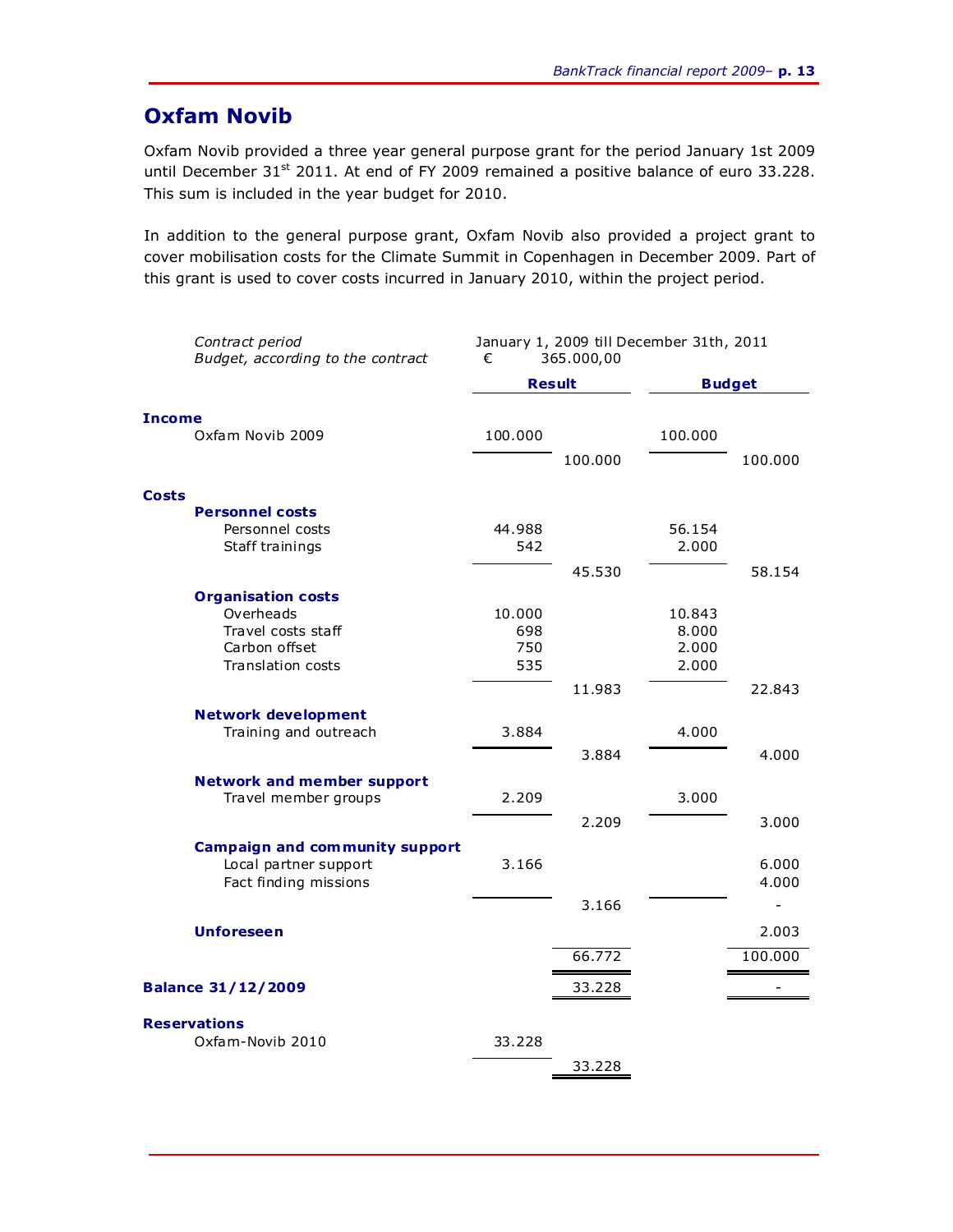| Contract period<br>Budget, according to the contract        | November 1st 2009 till January 31st 2010<br>€ 9.500 |       |               |       |
|-------------------------------------------------------------|-----------------------------------------------------|-------|---------------|-------|
|                                                             | <b>Result</b>                                       |       | <b>Budget</b> |       |
| <b>Income</b>                                               |                                                     |       |               |       |
| Oxfam Novib 2009                                            | 9.500                                               |       | 9.500         |       |
|                                                             |                                                     | 9.500 |               | 9.500 |
| <b>Costs</b>                                                |                                                     |       |               |       |
|                                                             |                                                     |       |               |       |
| <b>Organisation costs</b><br>Travel costst staff Copenhagen |                                                     |       | 600           |       |
|                                                             |                                                     |       |               | 600   |
| <b>Banks, Climate and Energy</b>                            |                                                     |       |               |       |
| <b>CRBM Italy</b><br>Ulu Foundation                         | 3.624<br>3.200                                      |       | 5.700         |       |
|                                                             |                                                     |       | 3.200         |       |
|                                                             |                                                     | 6.824 |               | 8.900 |
|                                                             |                                                     | 6.824 |               | 9.500 |
| <b>Balance 31/12/2009</b>                                   |                                                     | 2.676 |               |       |
| <b>Reservations</b>                                         |                                                     |       |               |       |
| Oxfam-Novib 2010 for CRBM                                   | 2.076                                               |       |               |       |
| Oxfam-Novib 2010 for Banktrack                              | 600                                                 |       |               |       |
|                                                             |                                                     | 2.676 |               |       |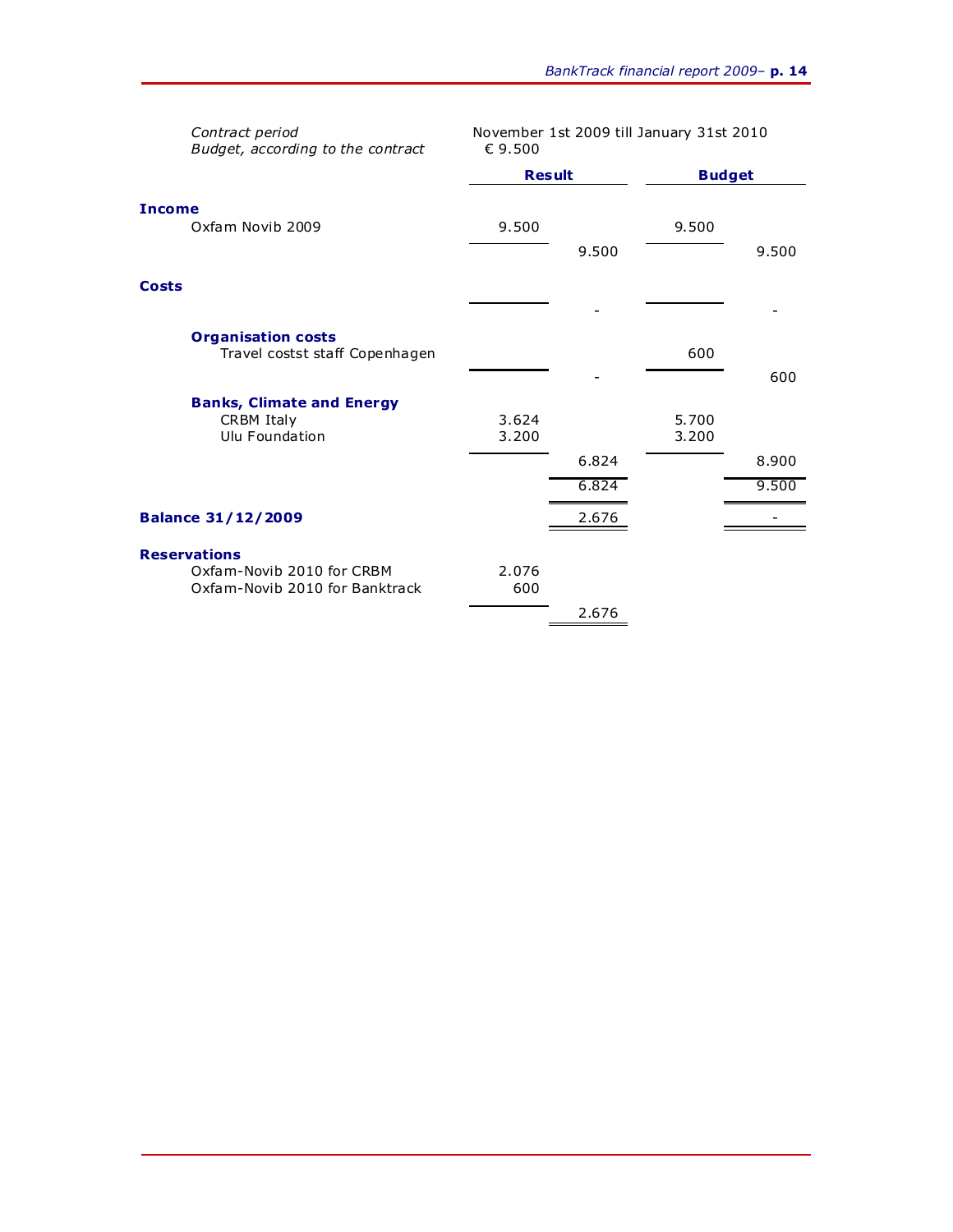### **Sigrid Rausing Trust**

The Sigrid Rausing Trust provided a general purpose grant for the period January 1st 2008 until February 28th 2009. The Trust also provide a follow up general purpose grant for the period March  $1^{st}$  2009 until February 28 2010.

|               | Contract period<br>Budget, according to the contract | January 1, 2008 till February 28th, 2009<br>£40.500 |       |               |
|---------------|------------------------------------------------------|-----------------------------------------------------|-------|---------------|
|               |                                                      | <b>Result</b>                                       |       | <b>Budget</b> |
| <b>Income</b> |                                                      |                                                     |       |               |
|               | Reserves Sigrid Rausing Trust 2008                   |                                                     | 6.123 | 6.123         |
|               |                                                      |                                                     | 6.123 | 6.123         |
|               |                                                      |                                                     |       |               |
| <b>Costs</b>  |                                                      |                                                     |       |               |
|               | <b>Personnel costs</b>                               |                                                     |       |               |
|               | Personnel costs                                      | 6.123                                               |       |               |
|               |                                                      |                                                     | 6.123 |               |
|               |                                                      |                                                     | 6.123 | 6.123         |
|               | <b>Balance 31/1/2009</b>                             |                                                     |       |               |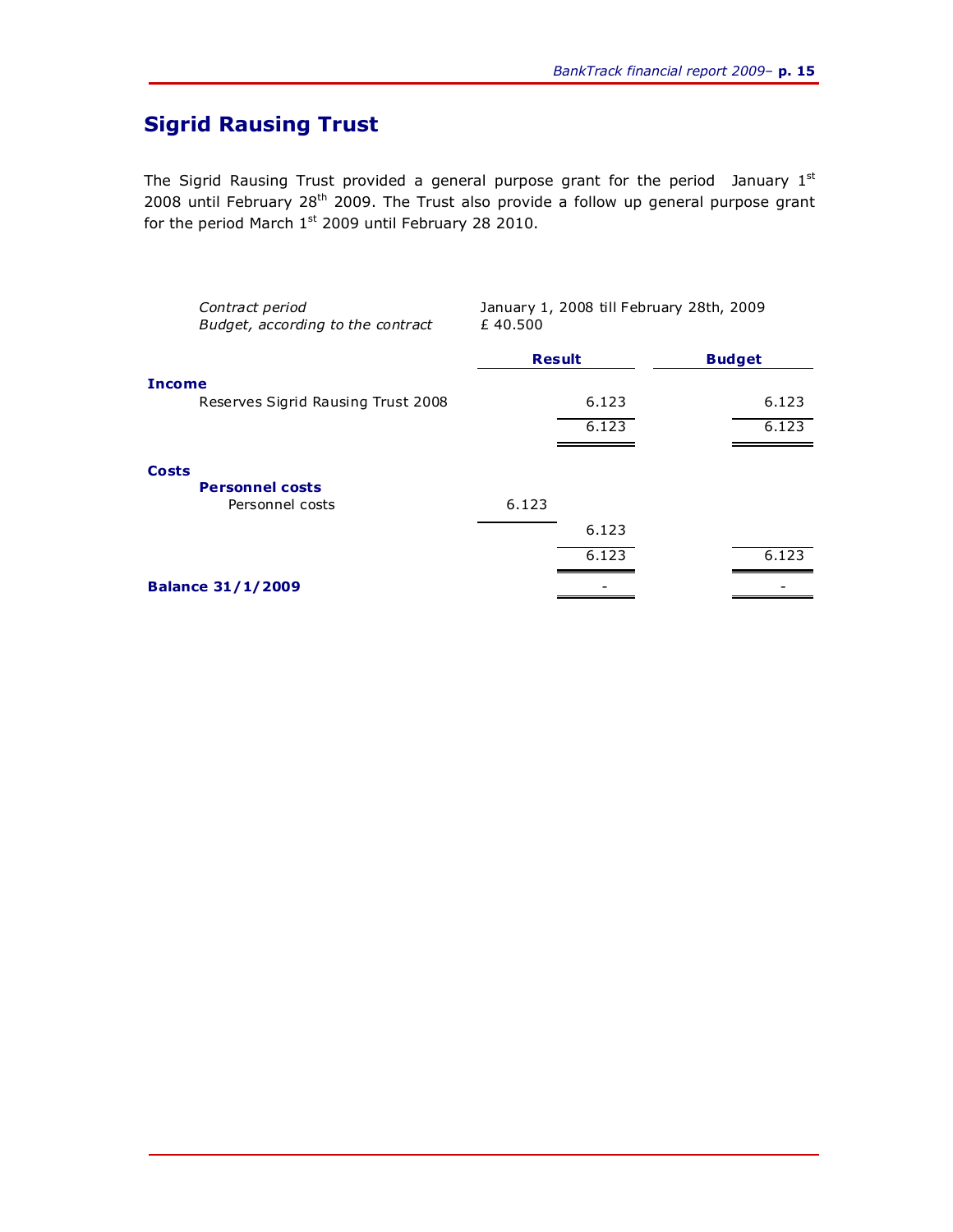|              | Contract period<br>Budget, according to the contract          | March 1, 2009 till February 28th, 2010<br>£40.500 |        |               |
|--------------|---------------------------------------------------------------|---------------------------------------------------|--------|---------------|
|              |                                                               | <b>Result</b>                                     |        | <b>Budget</b> |
| Income       |                                                               |                                                   |        |               |
|              | Sigrid Rausing Trust                                          |                                                   | 44.658 | 44.657        |
|              |                                                               |                                                   | 44.658 | 44.657        |
| <b>Costs</b> |                                                               |                                                   |        |               |
|              | <b>Personnel costs</b>                                        |                                                   |        |               |
|              | Personnel costs                                               | 29.801                                            |        |               |
|              |                                                               |                                                   | 29.801 | 32.692        |
|              | <b>Bank policy monitoring / development</b>                   |                                                   |        |               |
|              | Travel bank meetings                                          | 123                                               |        |               |
|              | Consultants research                                          | 2.499                                             |        |               |
|              |                                                               |                                                   | 2.622  | 2.000         |
|              | <b>Campaign and community support</b>                         |                                                   |        |               |
|              | Fact finding missions                                         | 2.407                                             |        |               |
|              |                                                               |                                                   | 2.407  | 2.000         |
|              | <b>Banks, Climate and Energy</b><br>Research and publications | 1.000                                             |        |               |
|              |                                                               |                                                   | 1.000  |               |
|              | <b>Banking crisis</b>                                         |                                                   |        |               |
|              | Research and publications                                     | 200                                               |        |               |
|              | Meetings and travel                                           | 564                                               |        |               |
|              | <b>Banks and Human rights</b>                                 |                                                   | 764    | 3.755         |
|              | Research and publications                                     | 2.000                                             |        |               |
|              | Meetings and travel                                           | 1.380                                             |        |               |
|              |                                                               |                                                   | 3.380  | 4.210         |
|              |                                                               |                                                   | 39.974 | 44.657        |
|              | <b>Balance 31/12/2009</b>                                     |                                                   | 4.684  |               |
|              | <b>Reservations</b>                                           |                                                   |        |               |
|              | Sigrid Rausing Trust 2010                                     | 4.684                                             |        |               |
|              |                                                               |                                                   | 4.684  |               |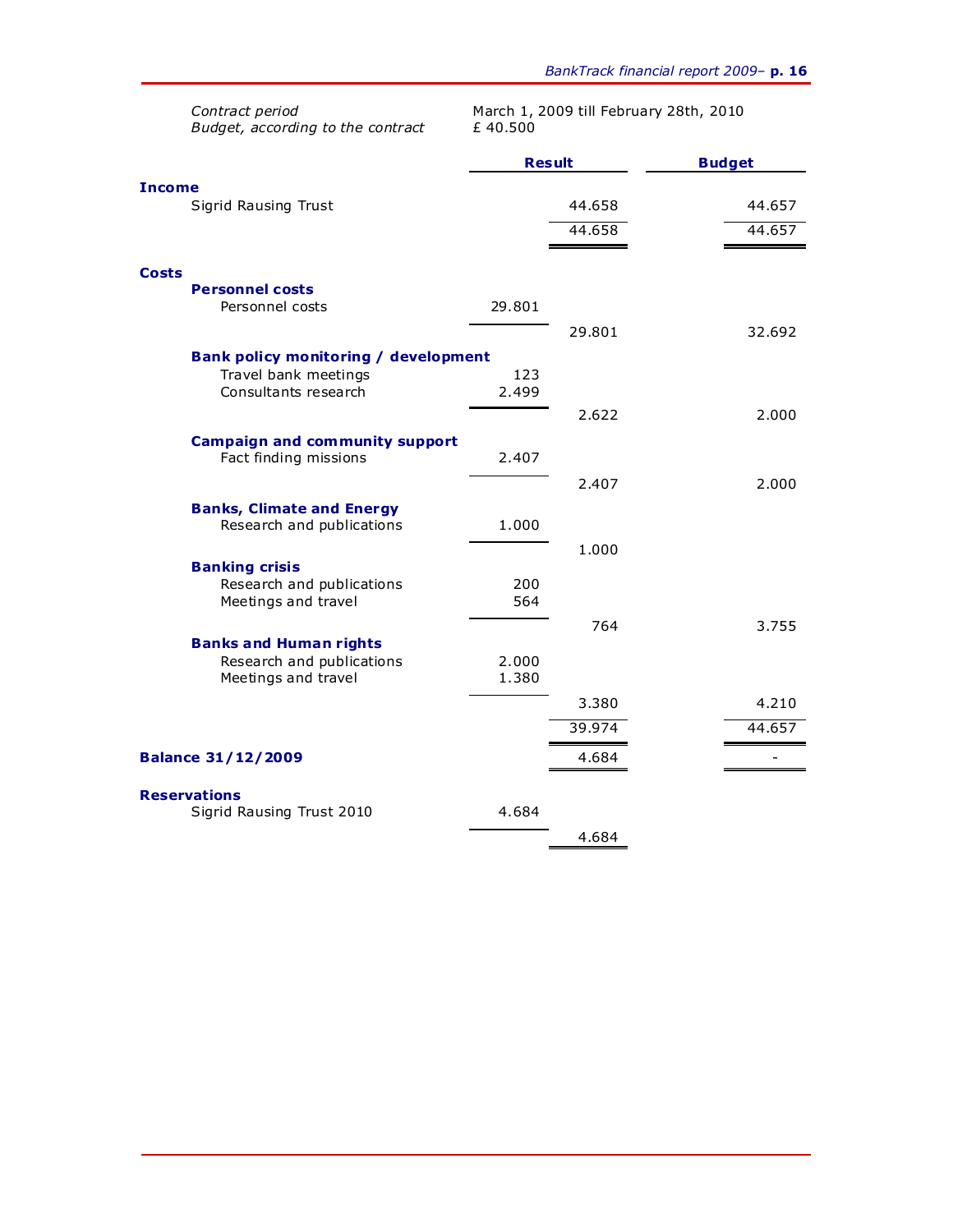### **Dutch Ministry for the Environment (VROM) - SMOM program**

The Ministry for the Environment of the Netherlands (VROM), through its so called SMOM program (Aimed at support for environmental organizations and initiatives) provided a project grant for the year 2009 for our bank monitoring research project.

|               | Contract period<br>Budget, according to the contract | January 1, 2009 till December 31th, 2009<br>€ 58.282 |        |               |        |
|---------------|------------------------------------------------------|------------------------------------------------------|--------|---------------|--------|
|               |                                                      | <b>Result</b>                                        |        | <b>Budget</b> |        |
| <b>Income</b> |                                                      |                                                      |        |               |        |
|               | VROM-SMOM 2009                                       | 58.282                                               |        | 58.282        |        |
|               |                                                      |                                                      | 58.282 |               | 58.282 |
| <b>Costs</b>  |                                                      |                                                      |        |               |        |
|               | <b>Personnel costs</b>                               |                                                      |        |               |        |
|               | Personnel costs                                      | 26.873                                               |        | 32.790        |        |
|               |                                                      |                                                      | 26.873 |               | 32.790 |
|               | <b>Organisation costs</b>                            |                                                      |        |               |        |
|               | Overheads                                            | 10.749                                               |        |               |        |
|               | Auditor                                              | 1.500                                                |        | 1.500         |        |
|               |                                                      |                                                      | 12.249 |               | 1.500  |
|               | <b>Bank monitoring and engagement</b>                |                                                      |        |               |        |
|               | Consultants research                                 | 19.159                                               |        | 19.992        |        |
|               | Production costs publications                        |                                                      |        | 4.000         |        |
|               |                                                      |                                                      | 19.159 |               | 23.992 |
|               |                                                      |                                                      | 58.282 |               | 58.282 |
|               | <b>Balance 31/12/2009</b>                            |                                                      |        |               |        |
|               |                                                      |                                                      |        |               |        |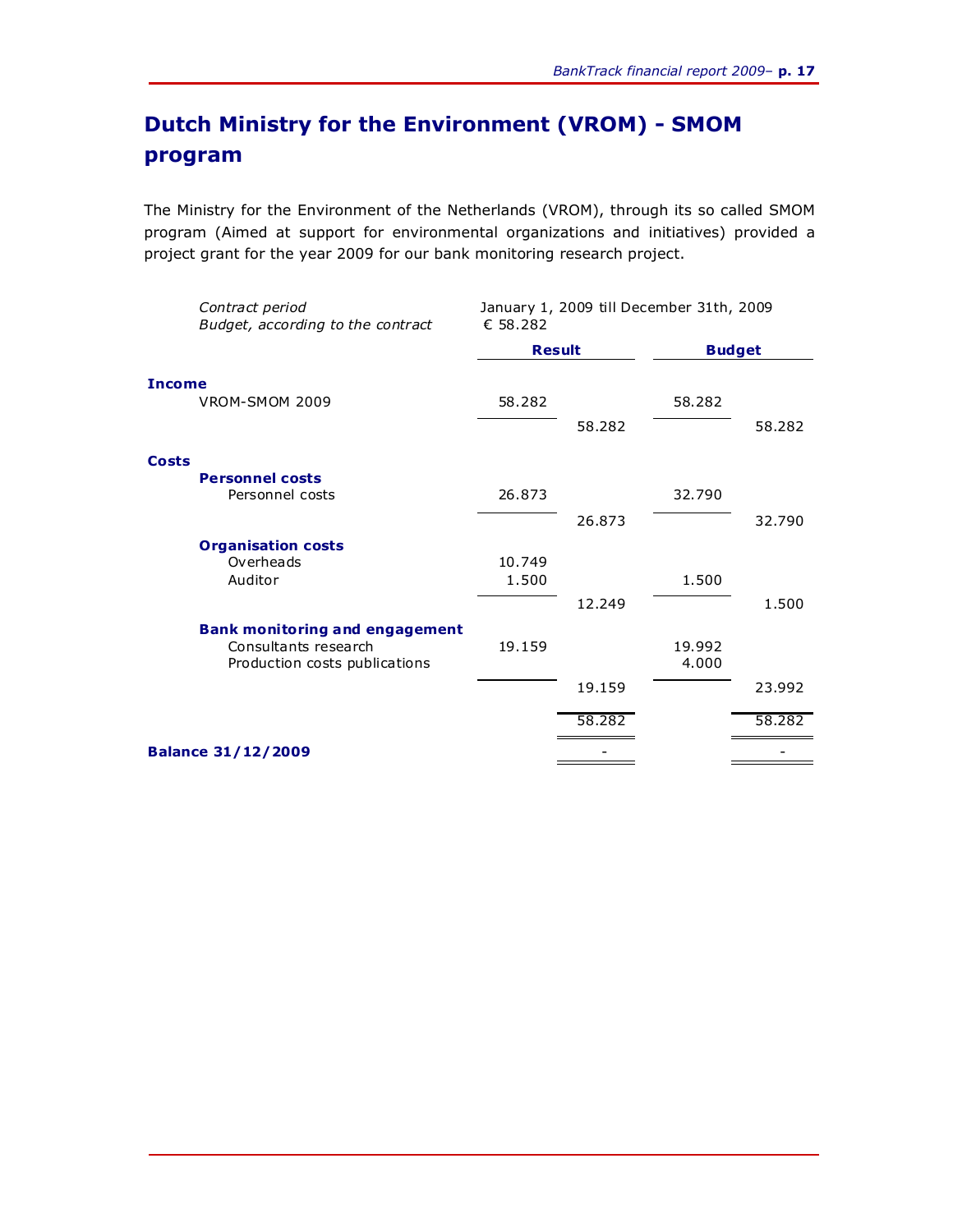### **JMG Foundation**

The JMG foundation provided a project grant for the year 2009 to support our work on both the 'banks, energy and climate' project as well as our project on Chinese Banks.

| <b>Result</b><br><b>Budget</b><br><b>JMG</b> foundation<br>47.000<br>47.000<br>47.000 | 47.000 |
|---------------------------------------------------------------------------------------|--------|
| Income<br><b>Costs</b>                                                                |        |
|                                                                                       |        |
|                                                                                       |        |
|                                                                                       |        |
|                                                                                       |        |
| <b>Personnel costs</b>                                                                |        |
| 5.041<br>Personnel costs<br>9.000                                                     |        |
| 5.041                                                                                 | 9.000  |
| <b>Banks, Climate and Energy</b>                                                      |        |
| Research and publications<br>1.000<br>2.000                                           |        |
| Meetings and travel costs<br>4.125<br>2.000                                           |        |
| 5.125                                                                                 | 4.000  |
| <b>Nuclear Banks</b>                                                                  |        |
| 6.373<br>2.000<br>Nuclear banks research & publications                               |        |
| Meetings and travel costs<br>462<br>2.000                                             |        |
| 6.834                                                                                 | 4.000  |
| <b>China Bank Project</b>                                                             |        |
| Coordination by FoE-US<br>30,000<br>30.000                                            |        |
| 30.000                                                                                | 30.000 |
| 47.000                                                                                | 47.000 |
| <b>Balance 31/12/2009</b>                                                             |        |

### **Non earmarked income, own resources**

|                                      | <b>Result</b> |        | <b>Budget</b> |        |
|--------------------------------------|---------------|--------|---------------|--------|
| <b>Income</b>                        |               |        |               |        |
| Membership fee & member contribution | 10.160        |        | 5.000         |        |
| Donations                            | 1.337         |        | 500           |        |
| Credit interest                      | 4.724         |        | 4.500         |        |
| <b>Sales</b>                         | 150           |        |               |        |
| Lectures and presentations           | 351           |        |               |        |
| Special assets                       | 233           |        |               |        |
|                                      |               | 16.957 |               | 10,000 |
| <b>Costs</b>                         |               |        |               |        |
|                                      |               |        |               |        |
| <b>Balance 31/12/2009</b>            |               | 16.957 |               | 10,000 |
|                                      |               |        |               |        |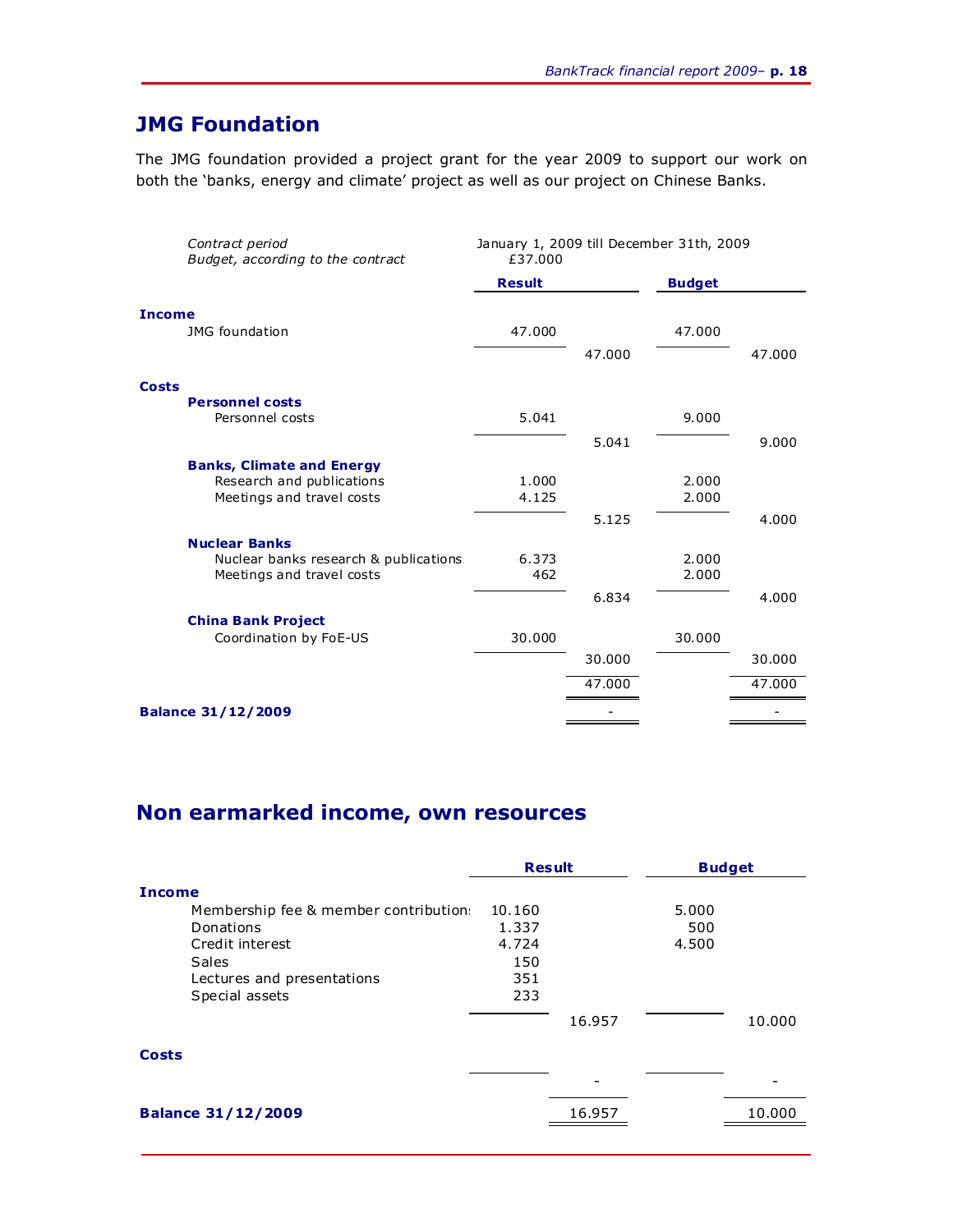## Auditor report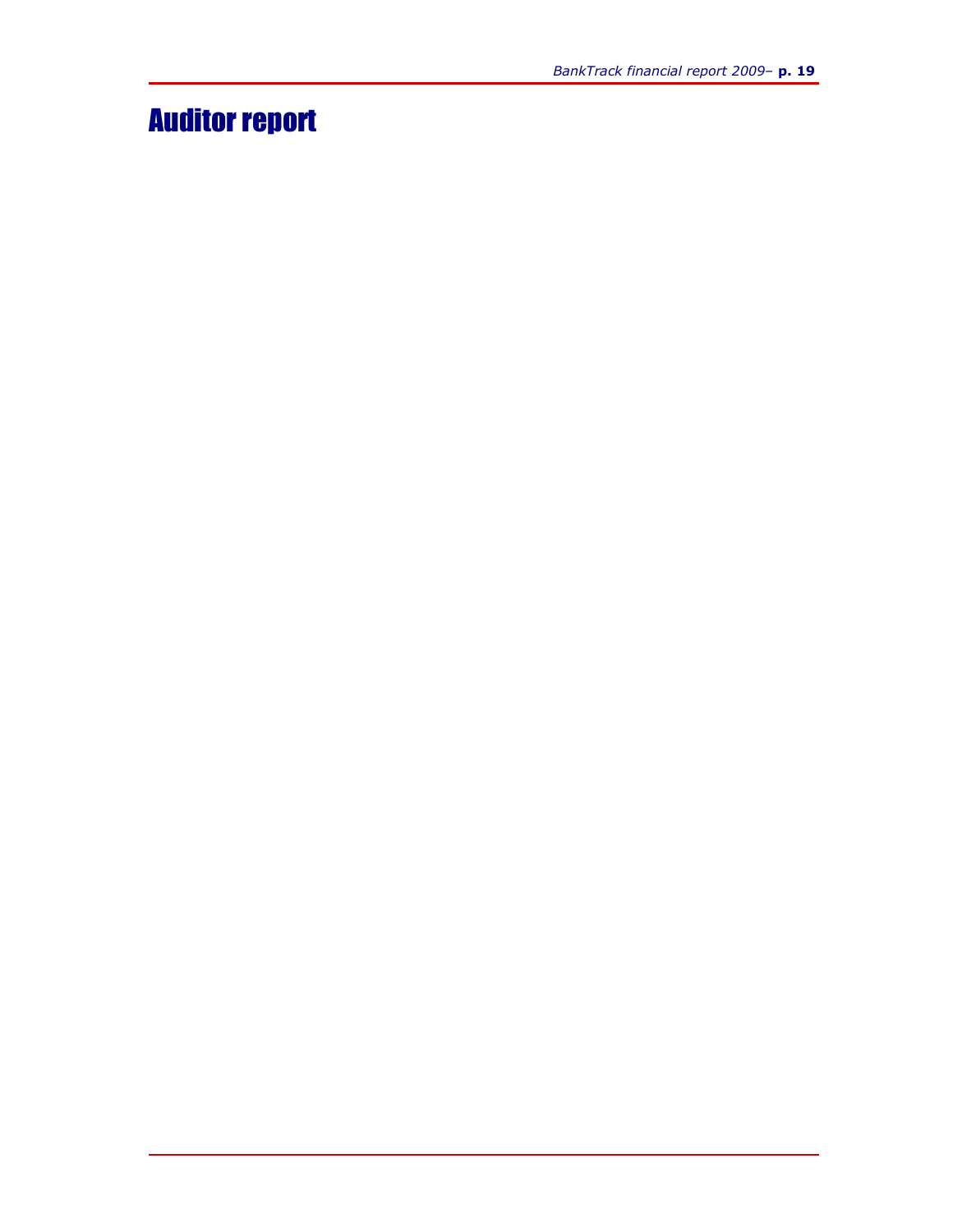### Annex 1 Brief Institutional Profile

BankTrack is a global network of civil society organisations monitoring private financial institutions, with a focus on globally operating commercial banks. The mission of BankTrack is to contribute to the development of a financial sector that operates in a socially and environmentally sustainable manner. The activities of BankTrack can be grouped into five different pillars (the colours correspond to sections on the BankTrack website)

- **1. Member campaigns ('Members') secretariat** support of all bank focused activities conducted by BankTrack members and partners
- 2. **Bank monitoring and engagement ('Banks')** monitoring of policy developments and investment decision of of individual banks and groups of banks.
- **3. Project/client focused campaigning ('Dodgy Deals')** monitoring of specific controversial investments in projects or companies; support for local communities engaging with banks on such investments.
- **4. Network focus activities/campaigns ('Focus')** joint campaigns of members and secretariat aimed at changing specific issues within the Banking sector.
- 5. **Network development, training and outreach** internal capacity and skill development, training of external civil society groups, expansion of network and external contacts.

#### **Members and partners**

In 2009, BankTrack brought together 17 member and 13 partner organisations**:**

#### **members**

- 1. Amigos da Terra Amazonia Brasileira Brazil
- 2. Berne Declaration Switzerland
- 3. CRBM Italy
- 4. CEDHA Argentina
- 5. Friends of the Earth United States
- 6. Green Watershed China
- 7. International Rivers United States
- 8. Les Amis de la Terre France
- 9. Milieudefensie, FoE Netherlands
- 10. Mineral Policy Institute Australia
- 11. Netwerk Vlaanderen Belgium
- 12. Pacific Environment United states
- 13. Platform United Kingdom
- 14. Rainforest Action Network United States
- 15. SETEM Spain
- 16. The Wilderness Society Australia
- 17. Urgewald Germany

#### **partners**:

- 1. Amazon Watch United States
- 2. Cornerhouse United Kingdom
- 3. Countercurrents Germany
- 4. ECA-watch Austria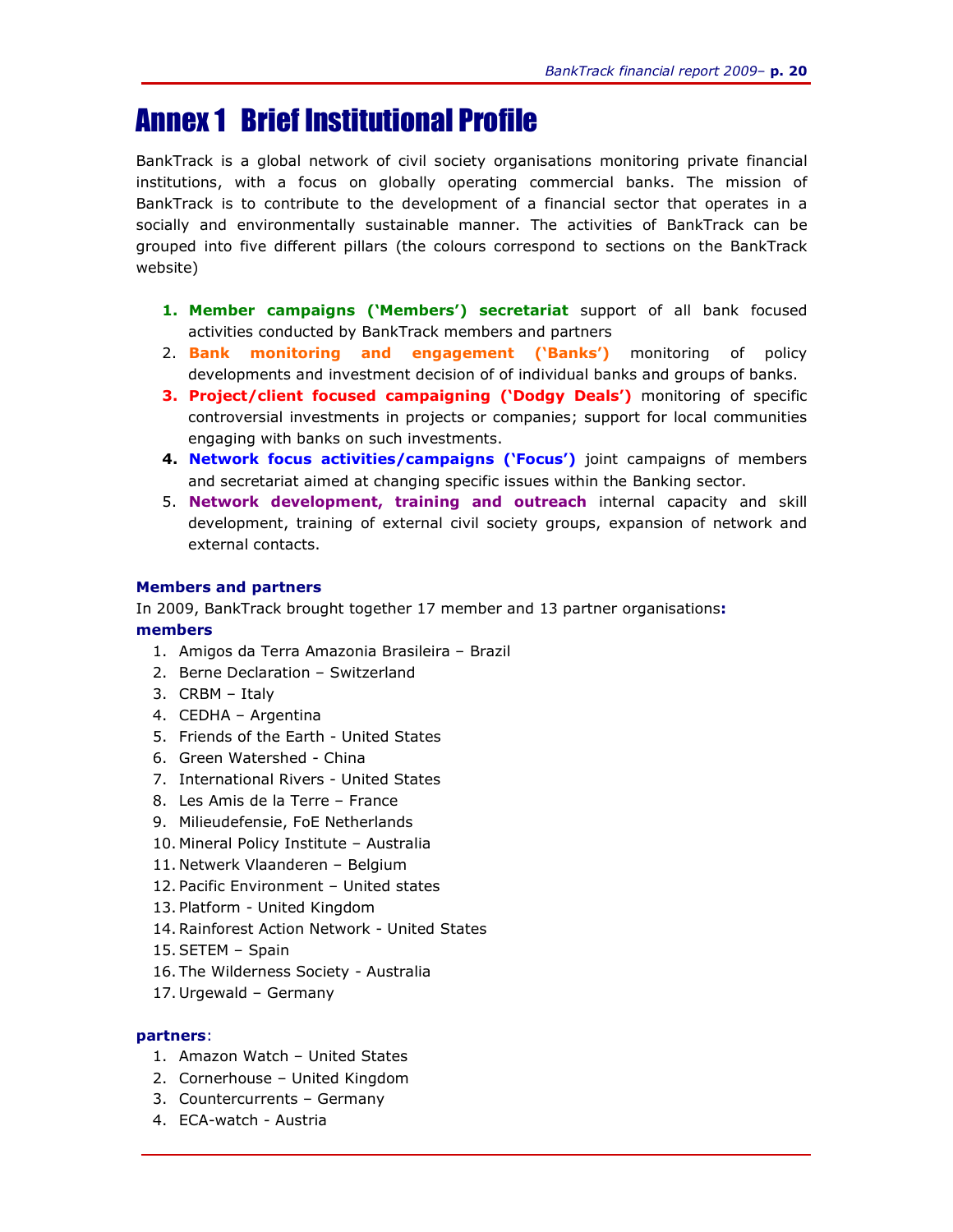- 5. Friends of the Earth Europe
- 6. Friends of the Earth Japan
- 7. Greenpeace International
- 8. International Accountability project United States
- 9. Global Witness United Kingdom
- 10. Profundo Netherlands
- 11.SOMO Netherlands
- 12.WISE Netherlands
- 13.World Resources Institute United States

#### **Secretariat**

BankTrack is coordinated by a secretariat based in Nijmegen, Netherlands. The secretariat staff in 2009 consisted of:

- Johan Frijns, coordinator (1 fte)
- Sonja willems, campaign officer (.88 fte)
- Jora Wolterink, communication and research officer (.88 fte, Feb-Dec)
- Raymon van Vught, website assistant (.22 fte, Sep-Dec)
- Roel van den Bosch, financial manager (.17 fte)
- Bart Bruil, website design, layout (freelance)

The number of employees at end of 2009 corresponds to 3,17 full time equivalent, excluding web designer.

Staff salary levels at secretariat are based upon the Dutch collective labour agreement for the welfare sector ('CAO Welzijn'). Highest salary is according to CAO Welzijn scale 12-9. The salary level ratio between highest (coordinator) and lowest (web-assistant) salary was 2,32:1 (full time equivalent).

#### **BankTrack foundation**

BankTrack is a not for profit Foundation under Dutch law, registered with the Chamber of Commerce. The goal of the Foundation is to "initiate and support international cooperation between non-governmental organisations (NGOs) within the BankTrack network, with the aim of stimulating a socially and ecologically sustainable private financial sector". The foundation act as employer and oversees the Secretariat. The foundation is governed by a three person Board that is a subset of the Steering committee –see below-.

#### **Steering committee**

The steering committee oversees the development of the network and the work of the secretariat. In 2009 the steering committee consisted of:

- Andrea Baranes (CRBM, Italy) (treasurer of the board)
- Andreas Missbach (Berne Declaration, Zwitserland) (secretary of the board)
- Becky Tarbotton (Rainforest Action Network, US)
- Michelle Chan (Friends of the Earth US) (chair of the board)
- Roland Widmer (AdT Amazonia Brasileira, Brazil)